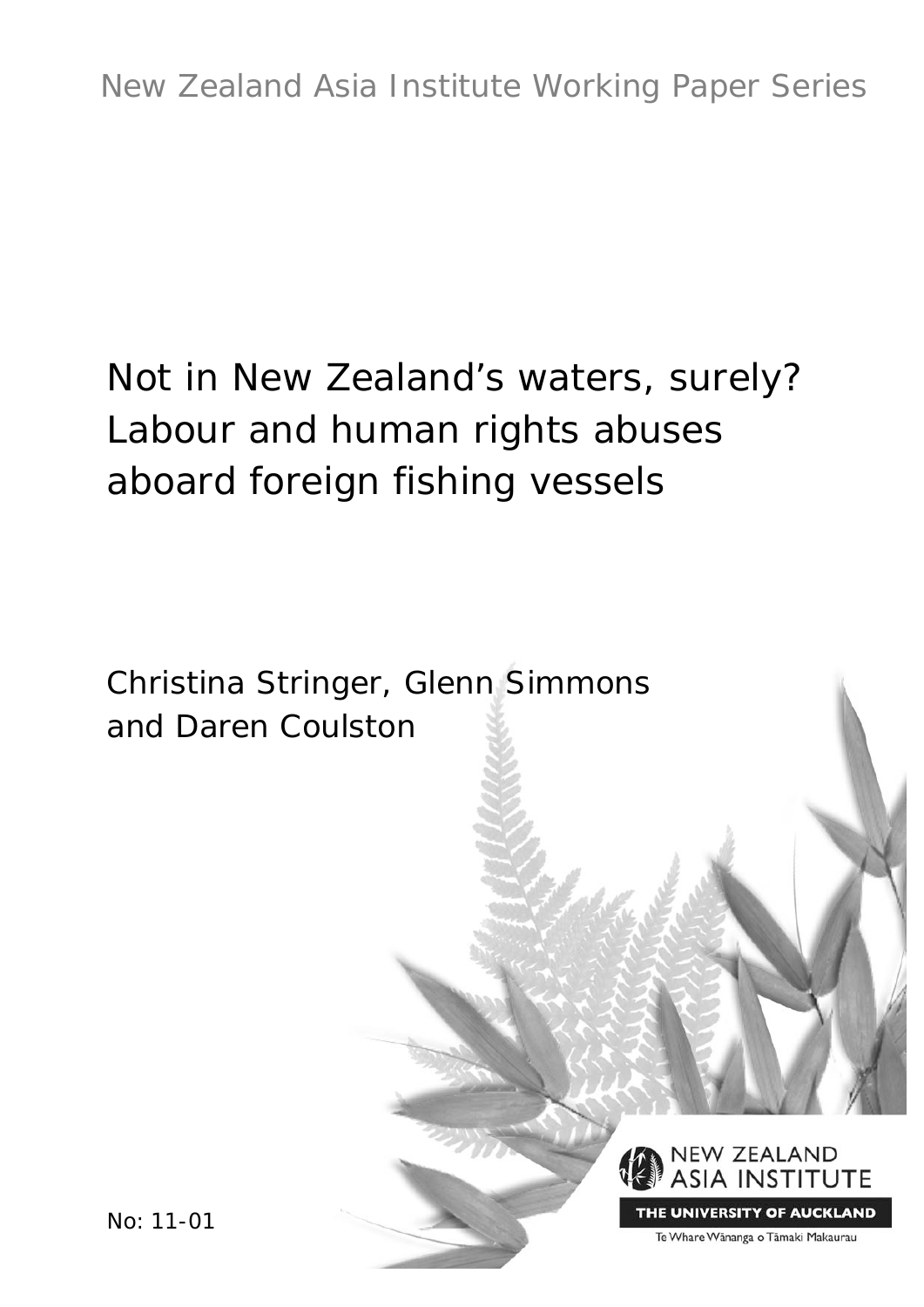#### **Abstract**

In August 2010, *Oyang 70*, a South Korean fishing vessel fishing in New Zealand´s exclusive economic zone (EEZ), capsized with the loss of six lives. Beyond the tragedy of the loss of lives, information obtained from the surviving crew detailed labour and other abuses aboard the *Oyang 70*. This is not the first allegation of abuse aboard foreign charter vessels (FCV) fishing in New Zealand's EEZ. New Zealand government policy supports the use of high quality FCVs to complement the local fishing fleet, provided FCVs do not provide a competitive advantage due to lower labour costs and foreign crew receive protection from exploitation. Using the global value chain and global production network analyses, this research examines which institutions are responsible for the working conditions of an important but largely invisible and vulnerable workforce on FCVs in New Zealand waters. Semi-structured interviews were undertaken with key individuals in the fisheries industry and with foreign crew. We found within the fisheries value chain there is an institutional void pertaining to labour standards on board FCVs and in some cases disturbing levels of inhumane conditions and practices have become institutionalised.

# **Keywords: foreign charter vessels, New Zealand fishing industry; labour abuse; global production networks, global value chain**

**Authors:** Christina Stringer\* is a Senior Lecturer in International Business at the University of Auckland Business School. Glenn Simmons is a PhD Candidate in the Department of Management and International Business at the University of Auckland Business School. Daren Coulston is Director of Tamatea Tairawhiti, a consultancy and project management service.

\*Corresponding Author: [c.stringer@auckland.ac.nz](mailto:c.stringer@auckland.ac.nz)

15<sup>th</sup> September 2011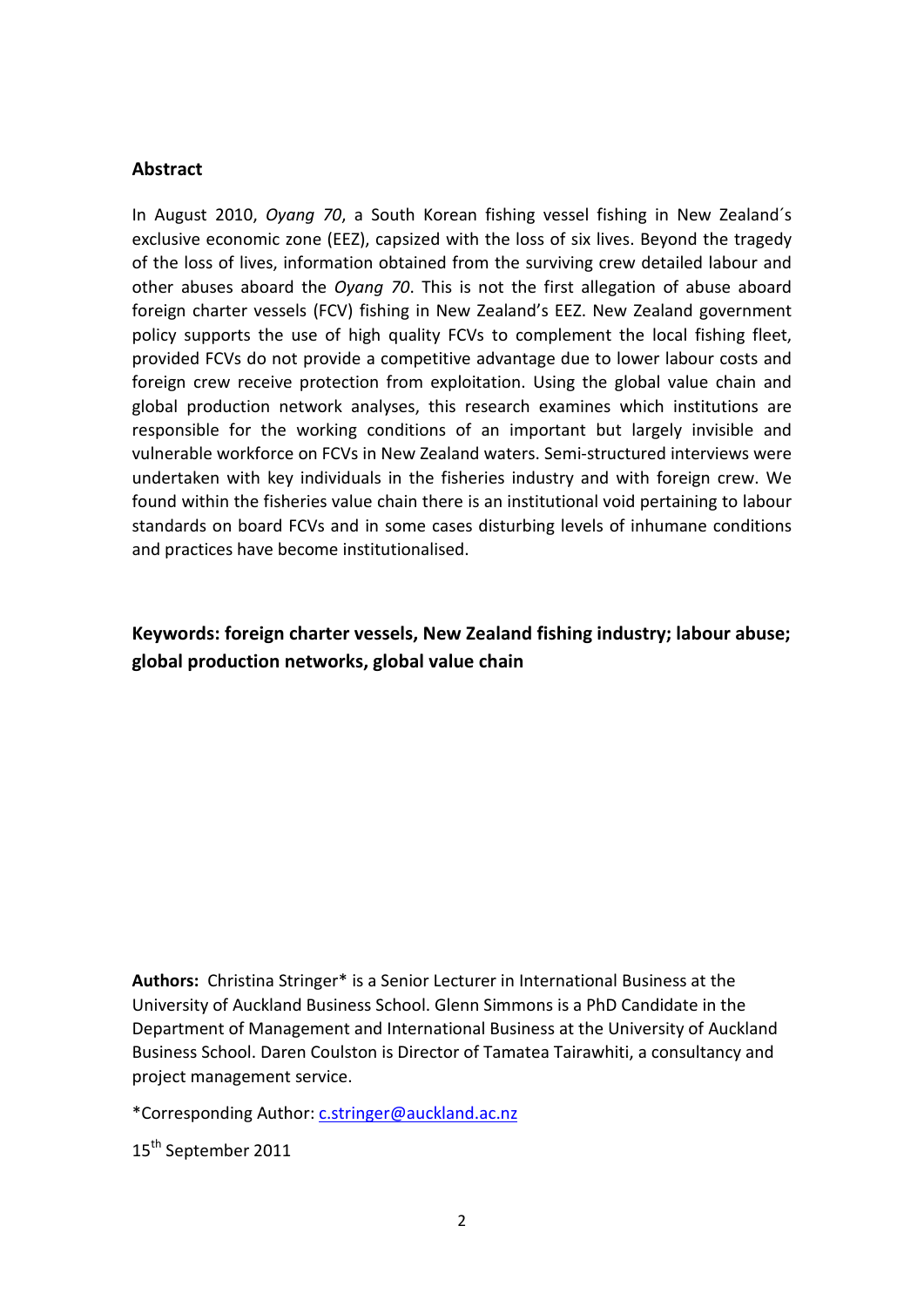# **Not in New Zealand's waters, surely? Labour and human rights abuses aboard foreign fishing vessels**

## **Christina Stringer, Glenn Simmons and Daren Coulston**

#### **1.0 Introduction**

At about 4.40 a.m. on 18 August 2010, *Oyang 70*, a South Korean fishing vessel fishing in New Zealand´s exclusive economic zone (EEZ), capsized and quickly sank in calm conditions with the loss of six lives. Owned by the South Korean Sajo Oyang Corporation, *Oyang 70* had been fishing in New Zealand waters since 2002 under a time charter arrangement<sup>[1](#page-2-0)</sup>. At the time of sinking *Oyang 70* was chartered to New Zealand based Southern Storm Fishing (2007) Limited (SSF)<sup>[2](#page-2-1)</sup>. The crew on board the 38-year-old *Oyang 70* comprised Indonesian, Filipino, Korean, and Chinese nationals. A mayday call was sent and seven of the eight fishing boats that responded to the distress call were foreign charter vessels (FCV). It was the *Amaltal Atlantis*, a New Zealand owned and crewed vessel, which rescued 45 survivors and recovered 3 bodies of the Oyang's crew. Three crew, including the Korean captain who refused to abandon ship, remain missing. Beyond the immediate tragedy of the loss of lives, the subsequent information gleaned by the crew of the *Amaltal Atlantis*, and from the surviving crew themselves, as well as others allege labour and other human rights abuses aboard the *Oyang 70*.

This is not the only allegation of abuse aboard foreign crewed charter vessels fishing in New Zealand's EEZ. In fact, there have been "numerous documented cases of crew members not being paid, being underpaid, having their wages eaten up by agency fees, and being verbally and physically abused" (MUNZ, 2009; see also Cunliffe, 2006; Devlin, 2009; DoL, 2004; MUNZ, 2011). In May 2011, 7 Indonesian crew walked off the Korean *Shin Ji* vessel in Auckland and a month later 32 Indonesian crew walked off the *Oyang 75 [3](#page-2-2)* vessel in Christchurch. All 39 crew cited verbal, psychological and contract abuse including the under-payment and non-payment of wages and a number also alleged sexual harassment, physical abuse, and inhumane punishments.

In their drive to minimize costs and maximise profits, some fishing vessel operators can be lax in respect to labour and safety standards as well as their human rights obligations. The industry is "home to some of the worst examples of abuse in the workplace" (EJF, 2010, 6). Morris's (2001) ground breaking global study, *Ships, Slaves and Competition* found widespread

<span id="page-2-0"></span> $1$  A time charter vessel is equipped, crewed, and operated by the foreign vessel owner for a fixed period, but the chartering entity directs where the vessel fishes and the quantity of fish it harvests. The vessel is required to be registered as a New Zealand fishing vessel with approval granted by the Director General

<span id="page-2-1"></span>of the Ministry of Agriculture and Forestry.<br><sup>2</sup> Incorporated in early 2007, SSF was 45 percent owned by Oyang Corporation Ltd, but at 4.05 p.m. on the day of the tragedy its entire shareholding was transferred to the sole remaining New Zealand based

<span id="page-2-2"></span>shareholder, Hyun Choi (New Zealand Companies Office, 2010).<br><sup>3</sup> Tu'Ere Fishing Ltd, is the New Zealand charterer of the *Shin Ji* vessel, and SSF, is the New Zealand charterer of the Oyang 75. Tu'Ere Fishing is 50 percent owned by Hyun Choi. Following the dispute with the *Shin Ji* crew, Tu'Ere Fishing placed itself in voluntary administration and at the end of June 2011, following the *Oyang 75* dispute, Choi's 100 per cent shareholding in SSF was transferred to his wife (New Zealand Companies Office, 2011).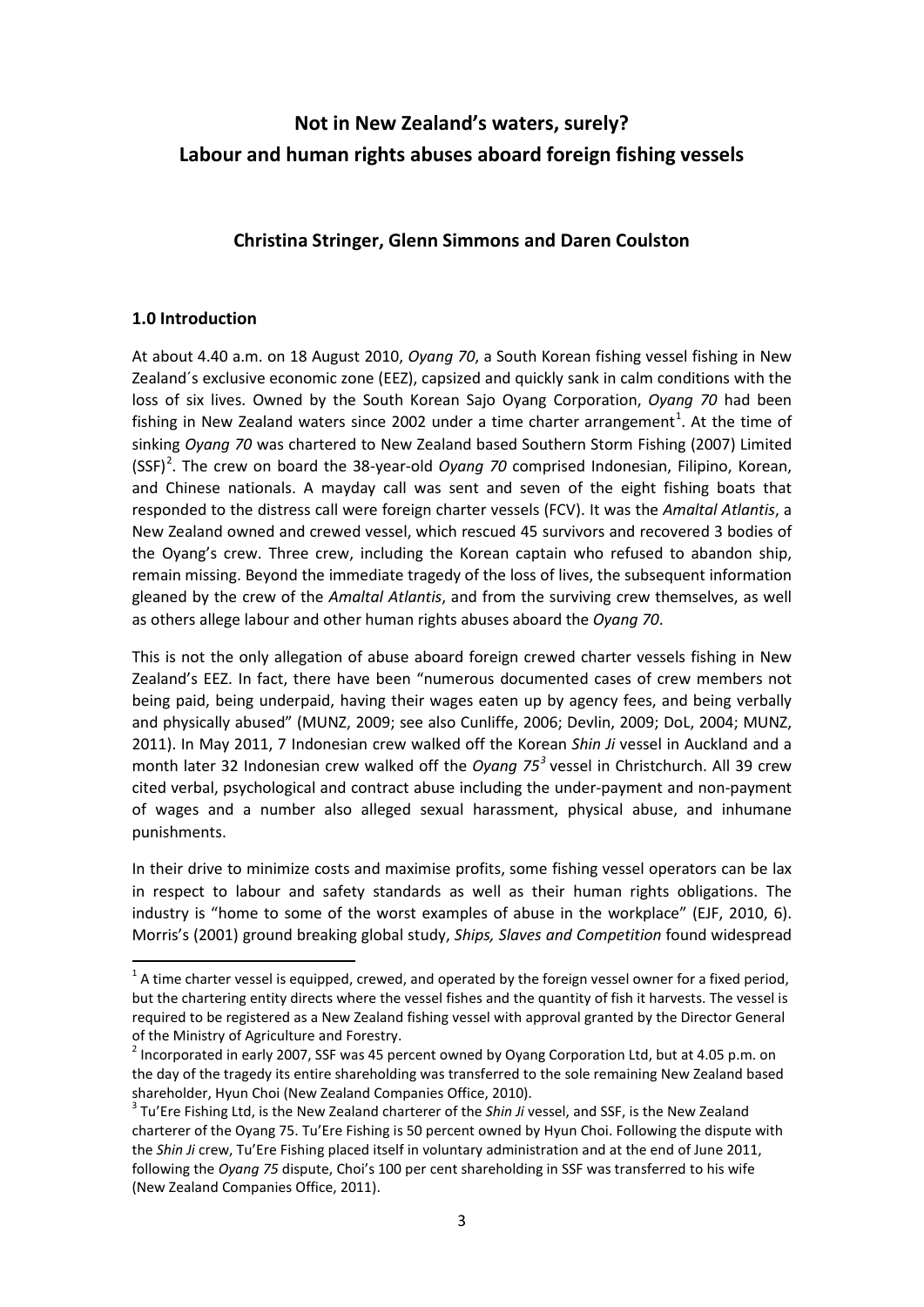human rights abuse on foreign crewed deep sea fishing vessels, underpinned by a climate of fear and an industry obsessed with secrecy. Morris's report highlights fraudulent documentation, exploitation, intimidation, coercion, blacklisting, inhumane working conditions, brutal beatings, sexual assault and even murder. Despite the attention his 2001 report received, in 2005 Morris noted that "for most abused seafarers little has changed and in fact, for some conditions have worsened…owners still hide behind layers of secrecy" (Morris, 2005, 21). Whilst abuse is often associated with illegal, unregulated and unreported (IUU) fishing vessels, this is not always the case, as can be seen in the example of the *Shin Ji* and Oyang vessels which were legally fishing on behalf of New Zealand annual catch entitlement holders in New Zealand's waters.

New Zealand has the world's fourth largest EEZ. During the development of New Zealand's deep water fisheries, foreign joint ventures were seen by the government as necessary. They "encouraged an influx of new ideas, different technologies and ways of fishing" (Rees, 2005, 122). New Zealand government policy supports the use of FCVs to complement the local fishing fleet, provided "FCV crew receive the same terms and conditions as New Zealanders doing comparable work, FCV crew have the same protection from mistreatment and exploitation as New Zealand crew", and the "use of FCVs does not provide a competitive advantage over New Zealand crew due to lower labour costs"<sup>[4](#page-3-0)</sup>. Employment in the deep sea fishing industry comprises: 1) New Zealanders working on New Zealand vessels; 2) foreign crew working on New Zealand vessels; and 3) foreign crew working on foreign owned vessels fishing under contract to New Zealand companies. It is the last of these that is the focus of this paper.

Against this backdrop key questions in this paper are: which institutions are responsible for overseeing working conditions of an important but largely invisible and vulnerable workforce on FCVs fishing in New Zealand waters? In the case of *Oyang 70* and *Oyang 75*, should Oyang Corporation Ltd, the employer, abide by New Zealand employment laws and fishing industry guidelines, or the laws of another national or international institution, or indeed no formal institution? Or should the chartering party, SSF be solely responsible for mitigating labour conditions? Equally, what role do New Zealand institutions play in ensuring labour and other human rights abuses do not occur within its EEZ? Using the global value chain (GVC) and global production networks (GPN) perspectives, this paper addresses these questions from an institutional perspective.

Semi-structured interviews were undertaken by the authors with key New Zealand fishery industry individuals and with foreign crew themselves from a range of FCVs. In order to protect the privacy and confidentiality of those who participated, and in particular the crew and their families, not all of the vessels the foreign crew served on are identified in this paper. Interviews were undertaken in Indonesia in May 2011 with surviving crew from the *Oyang 70,* plus family members of those who perished, as well as with Indonesian crew from other FCVs operating in New Zealand. In total 144 interviews were undertaken. Official documents, including observers' hand written diaries, Ministry of Fisheries reports, Department of Labour (DoL) reports, Immigration New Zealand Approvals in Principles, and Ministerial communications, pertaining to were obtained pursuant to the Official Information Act 1982. Indonesian and New Zealand employment contracts were obtained, along with manning agent wage calculation sheets, pay slips and individual crew bank statements.

<span id="page-3-0"></span> $<sup>4</sup>$  OIA Letter (March 2008)</sup>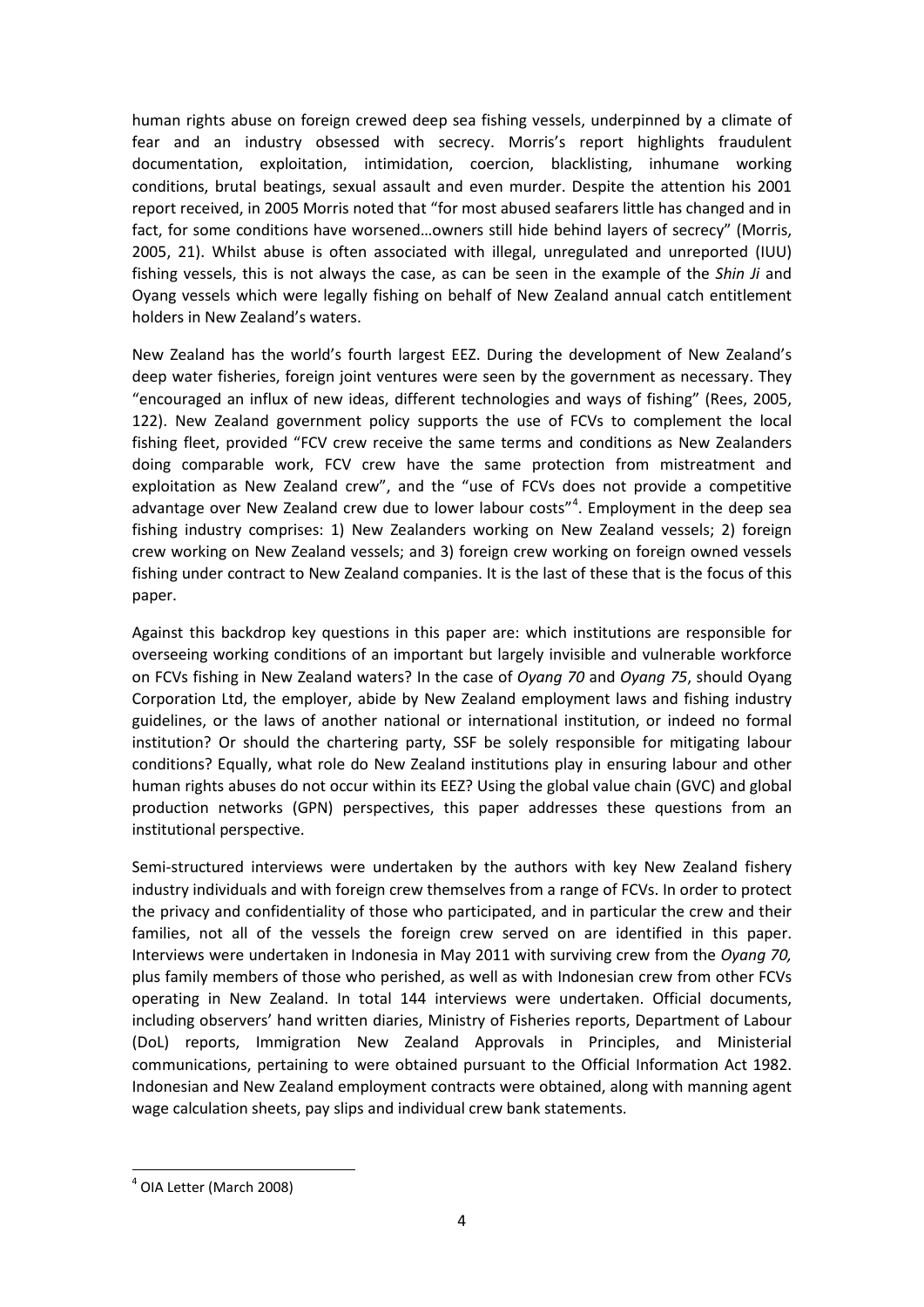The paper proceeds as follows. Section Two introduces the GPN and GVC frameworks in order to understand ways in which institutions shape the labour terrain. Section Three discusses key international conventions, treaties and policies pertaining to the governance of labour standards within the fisheries industry. It first looks at governance in the fisheries industry at the global level and then, at the national level, the role of the State as a signatory and also as a non-signatory to such agreements. Section Four details examples of labour and other abuses aboard FCVs fishing in New Zealand waters. The article concludes with the identification of an institutional void and a call on New Zealand to extend first world governance to marginalized and vulnerable migrant fishers.

#### **2.0 The role of institutions and labour within GPNs**

Using the GVC and the related GPN framework, this paper examines the role of institutions governing the global fisheries industry in relation to labour conditions. In his conception of GVCs (originally global commodity chains (GCC)), Gereffi (1994) outlined three key dimensions which shape GVCs: an input-output structure which consists of a set of products, services and resources; a territorial dimension encompassing firms in different locations and distribution networks; and a governance or co-ordination structure. Institutions were later added by Gereffi as the fourth dimension and according to Bair (2005) have not adequately been incorporated into the framework by GVC researchers. GVCs are governed at two levels, firstly at the chain level by lead firms and suppliers, and secondly by institutions which shape the conditions under which a value chain is embedded, thereby impacting on and influencing firm strategy (Gereffi, 1994; Bair, 2005; 2008).

GPN analysis, uses the word 'network' to avoid the linear denotation of a chain, although inevitability there is a vertical dimension, and to emphases the multi-dimensional nature of relationships and the "complex circulations of capital, knowledge and people that underlie the production of all goods and services" (Coe *et al*., 2008, 275). The GPN framework emerged, in part, as a critique of GVCs and in particular the failure of the GVC approach to "appreciate the importance of different institutional and regulatory contexts that shape international production systems" (Bair, 2008, 355). Hess and Yeung (2006, 1198; see also Smith *et al.* 2002) go further in stating that the "neglect of institutions…poses a significant problem". Significantly the GVC approach is seen to downplay "the role of the state as an actor that seeks to influence the geography of the chain by regulating what occurs in those links that touch down within its territorial borders" (Bair, 2008, 355).

In contrast, the GPN analysis emphasises a wide range of actors which help influence and shape global production (Coe *et al.,* 2008; Hess and Yeung, 2006; Henderson *et al*., 2002). Emphasis is placed on the institutional environment in which networks are formed and operated in order to examine "the dynamic linkages and institutionalized power relations that these networks create not just across economic space but also across social and institutional contexts, at national, regional and subnational levels" (Levy, 2008, 951). Actors external to the chain such as institutions, including national governments, multilateral organisations and nongovernmental organisations, are active constituents within GPNs. While multilateral institutions play a key role in influencing GPNs particularly in terms of geography, the nationstate remains a key actor as multilateral institutions exist because they are endorsed by nation-states (Coe *et al*., 2008). Firms which operate in more than one country can be "subject to divergent pressures at the level of national subunits" (Levy, 2008, 948) as national institutions can impose different requirements on firms.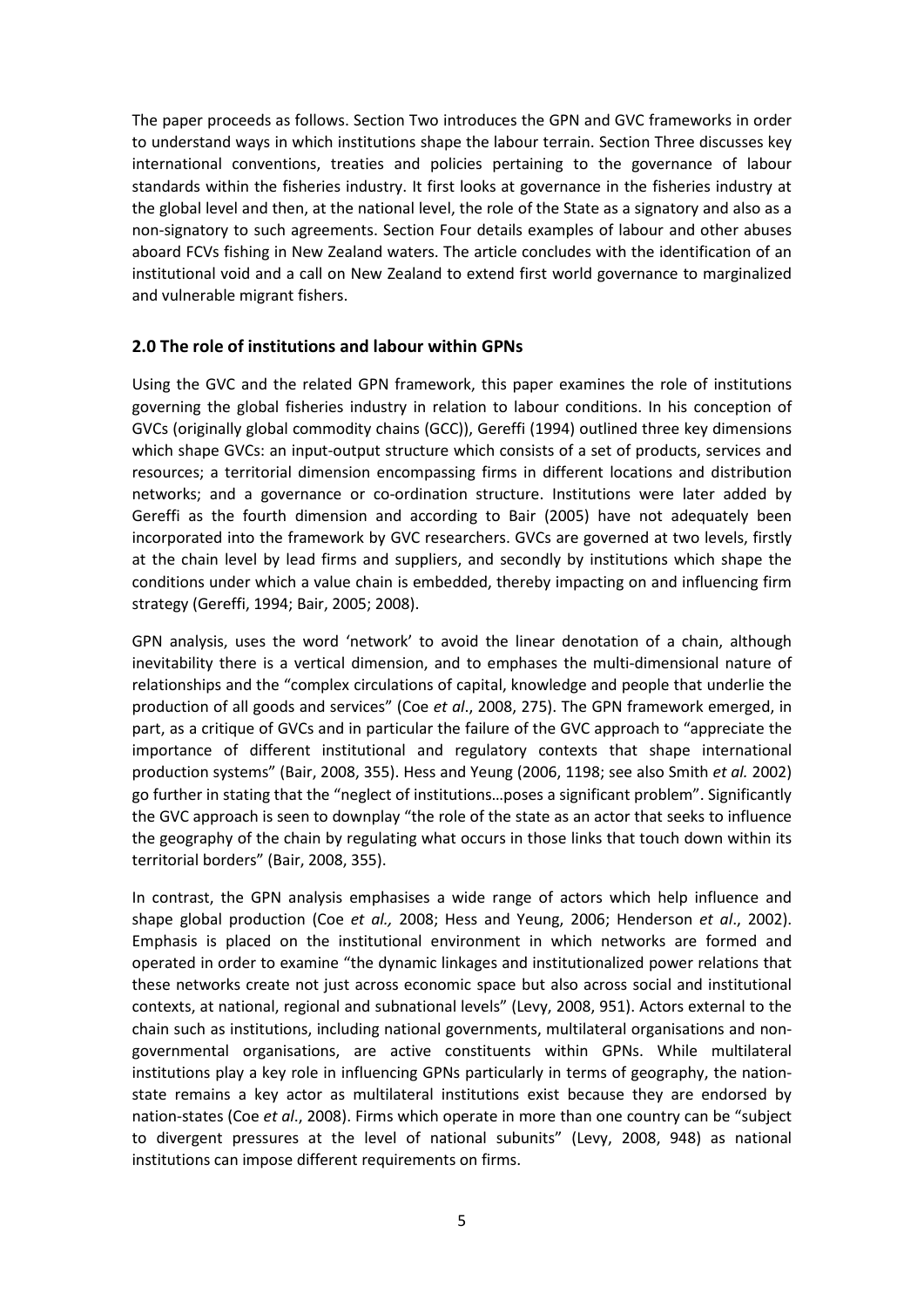Whilst GVC analysis is inclined to emphasise lead firms as key actors within a "hierarchical system of production", the GPN approach "focuses on the way that different social actors interact in the process of value creation and capture" (Cumbers *et al.,* 2008, 371). Within GPNs labour can be viewed either as "passive victims as capital seeks cheap labour" (Smith *et al.,* 2002, 47) or as an asset underpinning the structure of production networks. Indeed, upgrading benefits that accrue to firms may not necessarily trickle down to workers, as firm upgrading may actually be achieved through deteriorating working conditions. Cumbers *et al.* (2002, 372) state "labour is too often taken as a given, without a deeper conceptualisation of it as a social category…and its relations to other actors within global capitalism such as 'the state' and 'capital'."

This paper seeks to understand the relationship between institutions governing the fisheries GPN in regards to labour conditions. In particular, it seeks to examine the role that institutions may, or may not, play in controlling labour abuse aboard FCVs fishing in New Zealand waters. Importantly the regulatory frameworks established by institutions are crucial for the way in which GPNs and labour relations are configured across territorial boundaries. In order to address the question which institutions are legally responsible for working conditions aboard FCVs fishing on behalf of New Zealand companies, this paper will advance the institutional dimension within the GPN debate.

One of the key features of the recent era of globalisation is the increased mobility of capital (Dicken, 2007) as companies relocate parts of value chain production offshore to take advantage of cheaper supplies of labour (Gereffi, 1994; Gereffi and Korzeniewicz, 1994), and the increased mobility of labour as migrant labourers, both skilled and unskilled, travel abroad to seek employment opportunities (Athukorala, 2006; Wickramasekera, 2002). However employment opportunities for unskilled migrant labour are not necessarily accompanied by improved working conditions. In fact, in many receiving countries migrant labourers can experience widespread abuse and the disregard of basic human rights (Wickramasekera, 2004).

Within the fishing industry, companies are increasingly hiring migrant labour from underdeveloped and developing countries which provide a ready stream of cheap labour (Bloor and Sampson, 2009). Undeniably, a key driver of the globalised fishing industry is the price of the labour itself (Morris, 2002). "Ship-owners consider cost savings on crews from developing countries to be a legitimate lever in achieving competitive rates" (ITF, 2006, 24). While labour standards in many countries may be comprehensively regulated within the physical borders of a nation-State, issues of regulation for a global industry, such as the fishing industry is problematic as labour outsourcing allows companies to evade national labour agreements (Bloor and Sampson, 2009; Dicken, 2007; Sampson and Bloor, 2007). Indeed, outsourcing of labour provides fertile ground for operators to obfuscate their labour obligations.

#### **3.0 Institutions and the Fisheries GPN**

The United Nations is the key multilateral institution governing the fisheries GPN and includes a number of specialized agencies which oversee and facilitate global governance. In particular, the 1982 United Nations Convention on the Law of the Sea (UNCLOS) "gives nations rights as well as responsibilities to utilize their living marine resources in a rational and sustainable manner" (FAO, 2010). Together the Food and Agriculture Organisation (FAO), the International Maritime Organisation (IMO) and the International Labour Organisation (ILO) have jointly developed a number of non-binding safety codes and guidelines for the fisheries sector.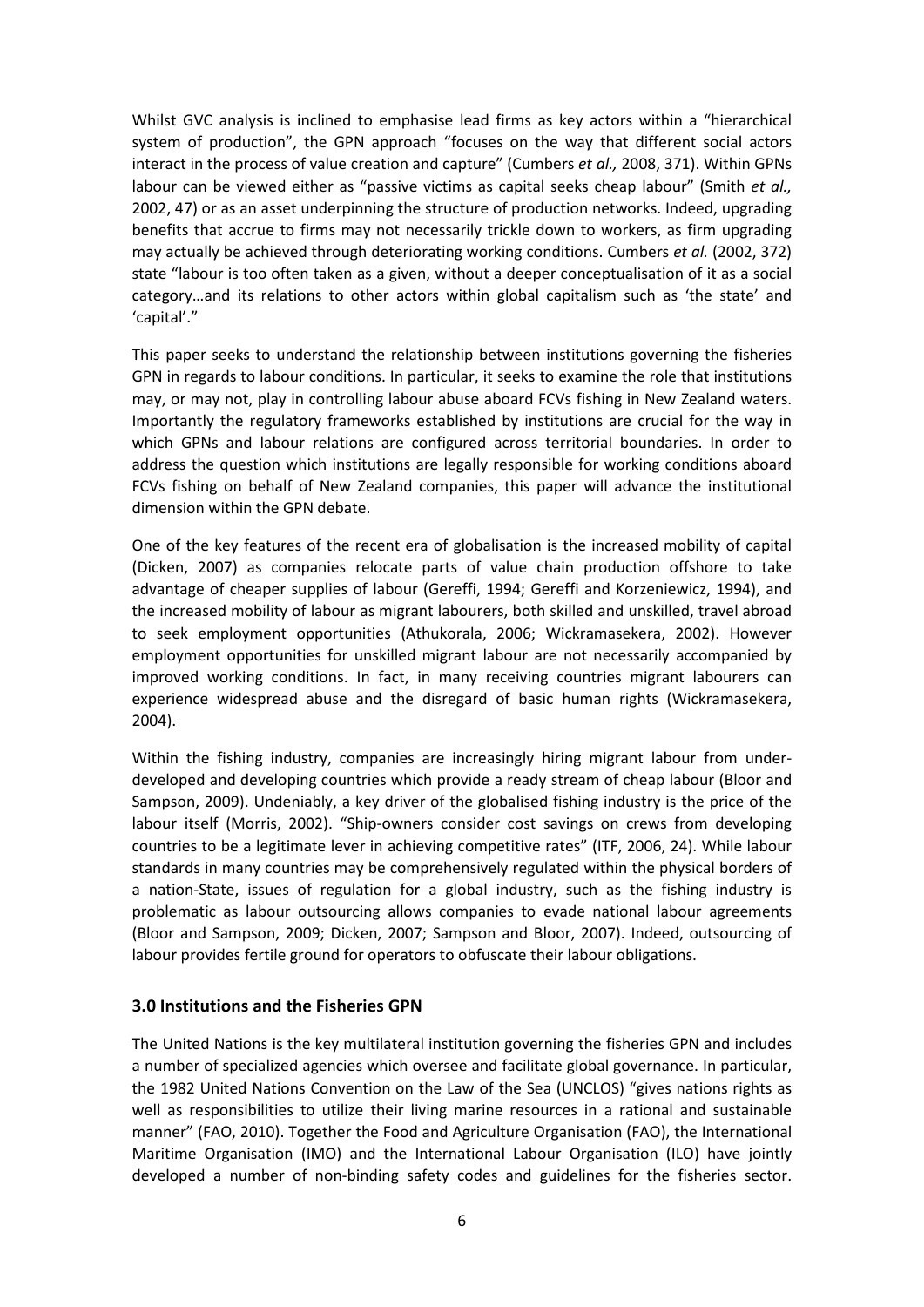Cornerstone to the FAO's work is the voluntary 1995 Code of Conduct for Responsible Fishing, which holistically embodies key elements from relevant international instruments. It establishes principles and standards of behaviour for responsible practices, for the conservation, management, and development of the world's fisheries (FAO, 2010). Importantly, the Code *inter alia* requires States to ensure that all fishing activities are conducive for safe, healthy, fair working and living conditions, and meet internationally agreed standards.

The IMO is responsible for the safety and security of shipping and the prevention of pollution from ships (IMO, 2010a). Of all the treaties and conventions dealing with maritime safety, the IMO's 1974 International Convention for the Safety of Life at Sea as amended (SOLAS), is the most important. The seafarer is at the heart of this convention; however, fishing vessels are exempt from most of its provisions, due to their unique differences in design and operation (IMO, 2010a). This resulted in the IMO adopting in 1977 the first-ever Convention on the safety of fishing vessels - The Torremolinos International Convention for the Safety of Fishing Vessels. However, this convention was never ratified and was subsequently absorbed into the 1993 Torremolinos Protocol. The Protocol focuses on the design, construction, equipment and port State maintenance and inspection standards for fishing vessels. It aims to improve technologies and working conditions, and ensure the carrying out of activities in a sustainable manner. The Protocol will come into force one year after 15 States with at least 14,000 vessels of 24 metres and over, have ratified it. To date the Protocol has been ratified by 17 States, but the aggregate fleet total has yet to be reached. Currently, the IMO is reviewing the lack of ratifications in order to bring this much needed treaty into force (IMO, 2010b). Complementary to the 1993 Protocol is the International Convention on Standards of Training, Certification and Watchkeeping for Fishing Vessel Personnel (STCW-F), 1995 which mandates common standards for crew. STCW-F is the first attempt to provide a binding international framework to improve the training and certification of crew in the globalised fishing industry. Its aim is to reduce the high accident rate by improving safety standards for crew on vessels greater than 24 metres in length.

In contrast to the FAO (which focuses on sustainable practices) and the IMO (which deals with safety and security of shipping), the ILO's key objective is to advance decent and productive work conditions underpinned by freedom, equity, security and human dignity (ILO, 2007a). It also has a "constitutional mandate to protect migrant workers" (Wickramasekara, 2004, 22). Since 1920, the ILO as the only tripartite UN agency has adopted numerous labour Conventions and Recommendations. Building on and, to a large extent, consolidating 68 of these instruments, the Maritime Labour Convention (MLC), also known as the Seafarers "Bill of Rights", was adopted in 2006 to provide seafarers, especially those from developing countries, with the right to decent work conditions (ILO, 2010). The MLC is designed to complement IMO Conventions and, as the "fourth pillar" of the international regulatory regime for quality shipping, sits alongside the other pillars namely; SOLAS, STCW<sup>[5](#page-6-0)</sup>, and MARPOL<sup>[6](#page-6-1)</sup>. However, even though it is expected to come into force during 2011, under Article II, paragraph 4, fishing vessels are not specifically covered by the Convention (ILO, 2010).

<span id="page-6-0"></span><sup>&</sup>lt;sup>5</sup> 1978 International Convention on Standards of Training, Certification and Watchkeeping for Seafarers (STCW).

<span id="page-6-1"></span><sup>6</sup> 1973/1978 International Conventions for the Prevention of Pollution from Ships (MARPOL).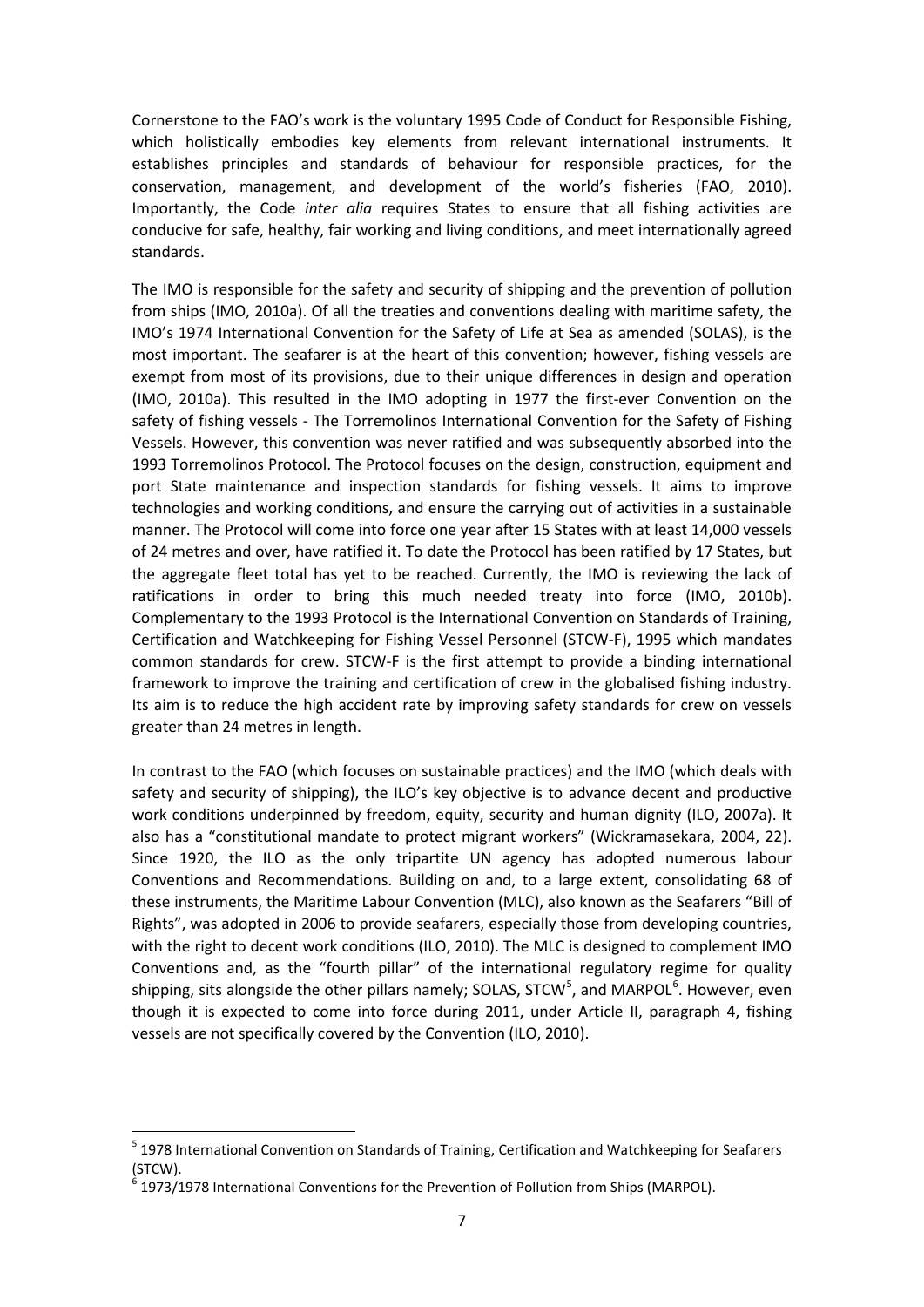In fact, as States ratify the MLC, the provisions of those maritime labour instruments which are applicable to commercial fishing vessels will no longer apply<sup>[7](#page-7-0)</sup>. To fill this void and mindful of a pressing need to protect and promote the rights of fishing workers, as well as provide decent working conditions, a comprehensive parallel instrument to the MLC, the Work in Fishing (WIF) Convention (No. 188), supplemented by a WIF Recommendation (No. 199) was adopted in 2007 (ILO, 2007a). This WIF Convention applies to all fishers and all commercial fishing vessels and is designed "...to ensure that fishers have decent conditions of work on board fishing vessels with regard to minimum requirements for work on board; conditions of service; accommodation and food; occupational safety and health protection; medical care and social security" (ILO, 2004).

Importantly, the WIF Convention recognises changes to the fisheries sector over the past 45 years, particularly the impact of globalisation, and the nature of multinational corporations (ILO, 2007a). The Convention also incorporates relevant provisions of the MLC and particularly covers migrant workers working on foreign flagged vessels over 24 metres in length operating in distant-water fisheries, such as foreign crewed charter fishing vessels (ILO, 2004; ILO, 2007a). Even though flag States are responsible for ensuring that vessels flying their flag comply with the provisions of the WIF Convention, port States can also exercise jurisdiction through the port State control provisions contained in Articles 43 and 44. Breaches of the WIF Convention include: unsanitary accommodation, catering, and ablution facilities; inadequate ventilation, air conditioning, or heating; and, sub-standard food and drinking water. The Convention comes into force 12 months after it has been ratified by 10 members, eight of which must be coastal States. However, historically fishing sector convention adoption and ratification levels have been very low (ILO, 2007b).

#### **3.1 The Role of the State**

There are three main State governance jurisdictions which are collectively responsible for ensuring the maintenance of maritime standards: flag, coastal, and port State controls (Hare, 1997). There are also regional institutions which help shape the fisheries GPN as well as State institutions responsible for labour entry and conditions of work.

Firstly, flag State control, permits a State to exercise its international and domestic powers to regulate the activities of vessels flying its flag. UNCLOS outlines the responsibilities of flag States (FAO, 2010) and in particular Article 94, paragraph 3 states: "Every State shall take such measures for ships flying its flag as are necessary to ensure safety at sea with regard, *Inter alia*, to…the manning of ships, labour conditions and the training of crews, taking into account the applicable international instruments". According to Hare (1997), there are well established historical and legal doctrines that permit a coastal State to exercise jurisdiction over vessels that navigate its waters and especially those that call at its ports through port State control. In fact, he argues that port State control is an obligation under international law for those who have signed up to international instruments such as UNCLOS, SOLAS, and regional initiatives "and even by virtue of their membership of the IMO alone" (Hare, 1997, 6). Thus, once a vessel voluntarily enters a port it becomes entirely subject to the laws and regulations of that State.

<span id="page-7-0"></span> $<sup>7</sup>$  The maritime labour instruments are: Ship-owners' Liability (Sick and Injured Seamen) Convention,</sup> 1936; Seafarers' Welfare Convention, 1987; Health Protection and Medical Care (Seafarers) Convention, 1987; Social Security (Seafarers) Convention (Revised), 1987; Repatriation of Seafarers Convention, (Revised), 1987; Labour Inspection (Seafarers) Convention, 1996; Recruitment and Placement of Seafarers Convention, 1996; and the Seafarers' Hours of Work and the Manning of Ships Convention, 1996.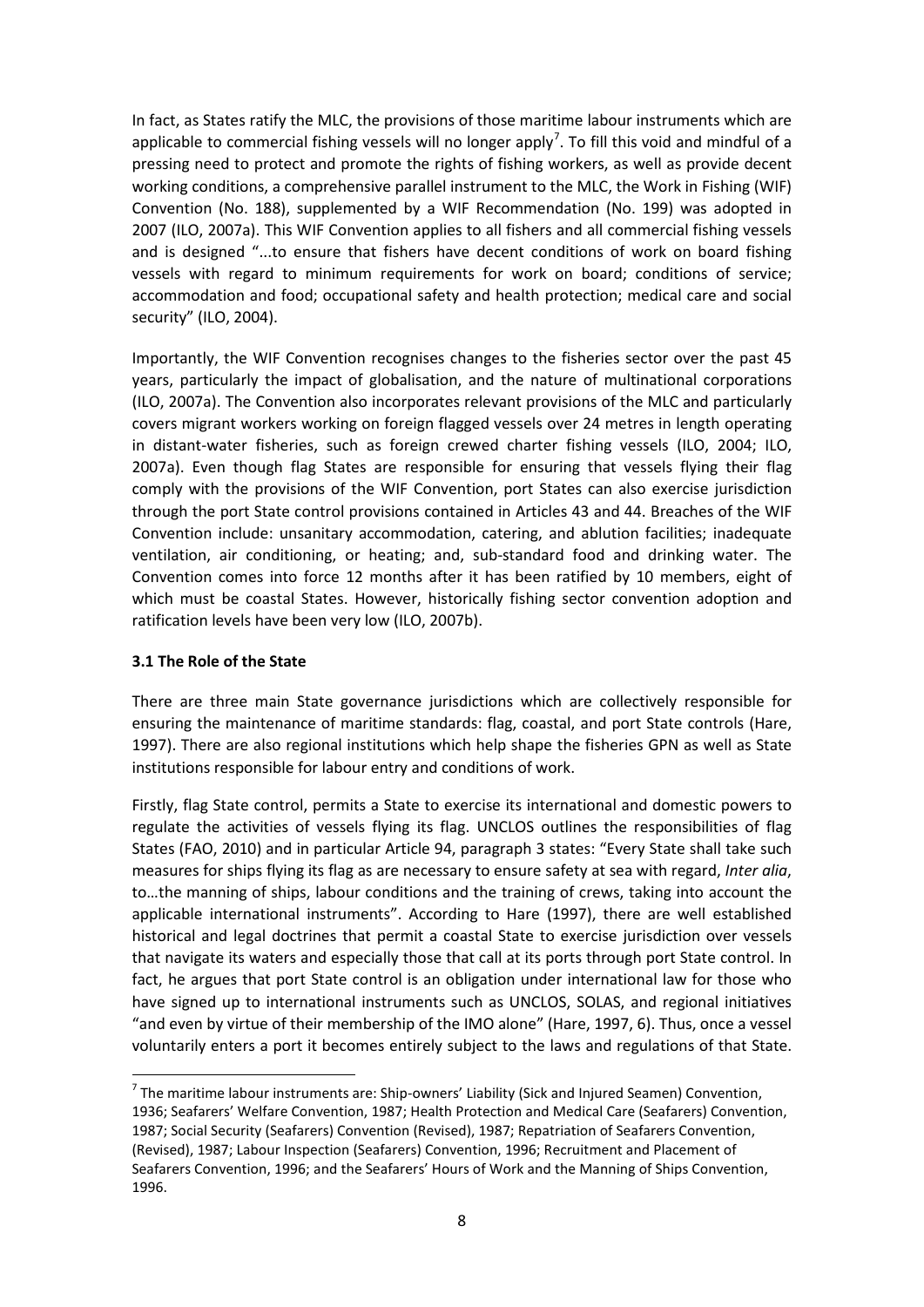However, Hare (1997) noted that the majority of ports pay lip-service to the inspection of substandard visiting vessels; rather they tended to focus on their own vessels. Consequently, sub-standard foreign vessels that should have been consigned to the scrap heap continue to be used by "economically stressed ship-owners" (Hare, 1997, 2).

Secondly, a coastal State can regulate the activities of foreign vessels in its waters<sup>[8](#page-8-0)</sup>. Thirdly, port State control can assess and enforce compliance of international and domestic regulations. Port State control permits the "inspection of foreign ships in national ports to verify that the condition of the ship and its equipment comply with the requirements of international regulations and that the ship is manned and operated in compliance with these rules" (IMO, 2011). Importantly, the sharing of information between port States in respect to sub-standard vessels, their owners, and operators is critical to the success of port State control (Hare, 1997).

Furthermore, a number of regional initiatives have resulted in States being bound together in a harmonised port State control system through Memoranda of Understanding ("MoUs"). The first was in 1982, when in reaction to environmental issues, shocking human rights abuses, and the failure of the flag States, especially flags of convenience, to comply with international maritime regulations, the Paris Memorandum of Understanding (Paris MoU) was agreed upon (Hare, 1997). The objective of the Paris MoU was to ensure that vessels comply with IMO and ILO regulations. Twelve years later, the Tokyo Memorandum of Understanding on Port State Control in the Asia-Pacific Region (Tokyo MoU)<sup>[9](#page-8-1)</sup> was adopted. The aim of the Tokyo MoU was "to eliminate substandard shipping so as to promote maritime safety, to protect the marine environment, and to safeguard working and living conditions on board vessels" (Tokyo MOU, 2009, 1). However, port State control does not extend to humanitarian issues, such as exploitation and abuse of workers, because of the subjective nature of minimum standards (Morris, 2001; 2005).

The key to MoUs and port State controls is the responsibility of each member State to ensure that each vessel calling at its port complies with the international instruments listed in the MoU, such as SOLAS. New Zealand, as a member of the Tokyo MoU, exercises its port State control obligations through the Maritime Transport Act, 1994<sup>[10](#page-8-2)</sup>. Port State control has proved effective in eliminating sub-standard shipping however Anderson (2002) argued that all is not well with port State control, 'the last safety net', as substandard ships continue to be a problem.

#### **4.0 The New Zealand Fishing Industry**

In 2011 there were 27 foreign registered fishing vessels operating in New Zealand's EEZ under charter arrangements with New Zealand companies. The vessels are chartered complete with crew who are employed via specialized recruitment agents, known as manning agents. While

<span id="page-8-0"></span><sup>&</sup>lt;sup>8</sup> In 2007, the United Nations Office of Legal Affairs, Division for Ocean Affairs and the Law of the Sea advised New Zealand, FCV activities "can be regulated by the coastal State in accordance with Article 62(4) of UNCLOS, since the list contained in that provision was not exhaustive" (ILO, 2007b, p. 32). 9  $\degree$  Full members of the Tokyo MOU are Australia, Canada, Chile, China, Fiji, Hong Kong, Indonesia, Japan,

<span id="page-8-1"></span>Republic of Korea, Malaysia, New Zealand, Papua New Guinea, Philippines, Russian Federation, Singapore, Solomon Islands, Thailand, Vanuatu, and Vietnam.<br><sup>10</sup> The Maritime Transport Act, 1994 provides for the detention of any ship and imposition of conditions

<span id="page-8-2"></span>for its release *inter alia* where the operation or use of the ship endangers or is likely to endanger any person or property, or is hazardous to the health or safety of any person.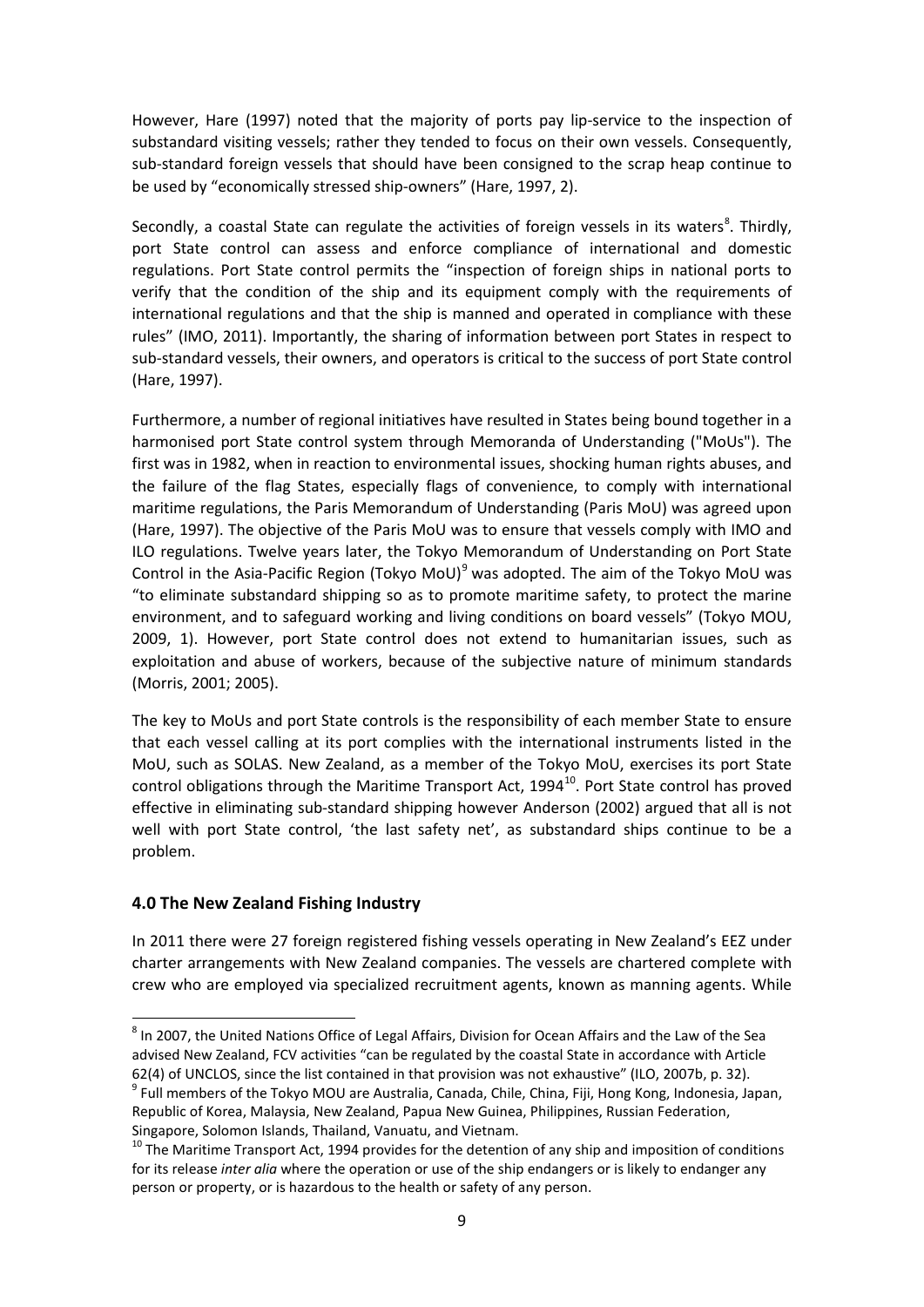there are manning agents who abide by regulations and acceptable standard practices, there are also unscrupulous agents who are perpetrators of labour abuses. These agents will typically target naive, marginalized and vulnerable individuals from the lowest socio economic areas in developing countries to work on foreign flagged deep-sea fishing vessels (Morris, 2001). Competition for employment can be intense and hence the sector is open to bribery (EJF, 2009; 2010). Potential employees may be required to work for the manning agents for months with little or no reimbursement and pay onerous fees in order to secure a place aboard a vessel (EJF, 2009; 2010). Despite, FCVs fishing in New Zealand waters being "subject to a complex regulatory framework that incorporates elements of flag State responsibility, port State control, fisheries regulation and immigration policy" (SeaFic, 2011). The documented cases of labour abuse in New Zealand's waters have largely occurred on FCVs (see Table 1).

| Table 1: Examples of reported cases of fishermen leaving ships due to abuse and exploitation |
|----------------------------------------------------------------------------------------------|
| $(2005 - 2011)$                                                                              |

| Year | Incident                                                                                                                                                                   |
|------|----------------------------------------------------------------------------------------------------------------------------------------------------------------------------|
| 2005 | Six Indonesian fishermen sought refuge from the Korean vessel Melilla 203 citing<br>$\bullet$<br>mistreatment.                                                             |
|      | Ten Indonesian fishermen fled the Korean vessel Sky 75 claiming physical and mental<br>$\bullet$<br>abuse.                                                                 |
|      | In a later incident two Vietnamese fishermen fled Sky 75 also claiming abuse.<br>$\bullet$                                                                                 |
|      | Four Chinese fishermen fled the Korean vessel Oyang 96 citing abuse.<br>$\bullet$                                                                                          |
|      | Eight Indonesian fishermen fled the San Liberatore, a New Zealand owned vessel.<br>$\bullet$                                                                               |
|      | Crew jumped ship from the Korean vessel Melilla 201; this incident "revealed a<br>$\bullet$                                                                                |
|      | history of death, injury and pollution on that ship and its sister ship the Melilla 203"<br>(MUNZ 2011).                                                                   |
| 2006 | Nine Indonesian fishermen fled the Korean vessel Marinui claiming physical and<br>$\bullet$<br>mental abuse.                                                               |
|      | Twenty seven crew aboard the Ukrainian vessel Malakhov Kurgan went on strike over<br>$\bullet$<br>a wage dispute.                                                          |
|      | Burmese crew aboard the Korean vessel Sky 75 claim abusive treatment.<br>$\bullet$                                                                                         |
| 2009 | Eleven Indonesian fishermen fled the Korean vessel Shin Ji claiming physical and<br>$\bullet$<br>verbal abuse and the non-payment of wages.                                |
|      | Four crew jump ship from the Korean vessel Melilla 201 citing abusive treatment and<br>$\bullet$<br>long shifts.                                                           |
| 2010 | A Korean vessel, the Oyang 70, sunk with the loss of six lives. Survivors complain of<br>٠<br>physical and mental abuse aboard the vessel as well as non-payment of wages. |
| 2011 | Seven Indonesian crew leave the Shin Ji early following the drowning of the Bosun.<br>$\bullet$<br>On returning home bonuses were withheld by the manning agent.           |
|      | Dissatisfied with the insurance payment to the widow of the Bosun, the Shin Ji<br>$\bullet$                                                                                |
|      | captain anchored at sea for almost a month refusing to fish.                                                                                                               |
|      | Seven Indonesian crew fled the Korean vessel Shin Ji claiming physical, mental and<br>$\bullet$                                                                            |
|      | sexual abuse as well as the non-payment of wages.                                                                                                                          |
|      | Thirty two Indonesian crew fled the Korean vessel Oyang 75 claiming physical, mental<br>$\bullet$                                                                          |
|      | and psychological abuse as well as the non-payment of wages.                                                                                                               |

Source: MUNZ 2011; Interview data

New Zealand has a good record of ratifying and complying with its international obligations. Nevertheless, New Zealand has yet to ratify a number of crucial instruments (see Table 2) that are instrumental for the protection of migrant fishers. Most important are the 1993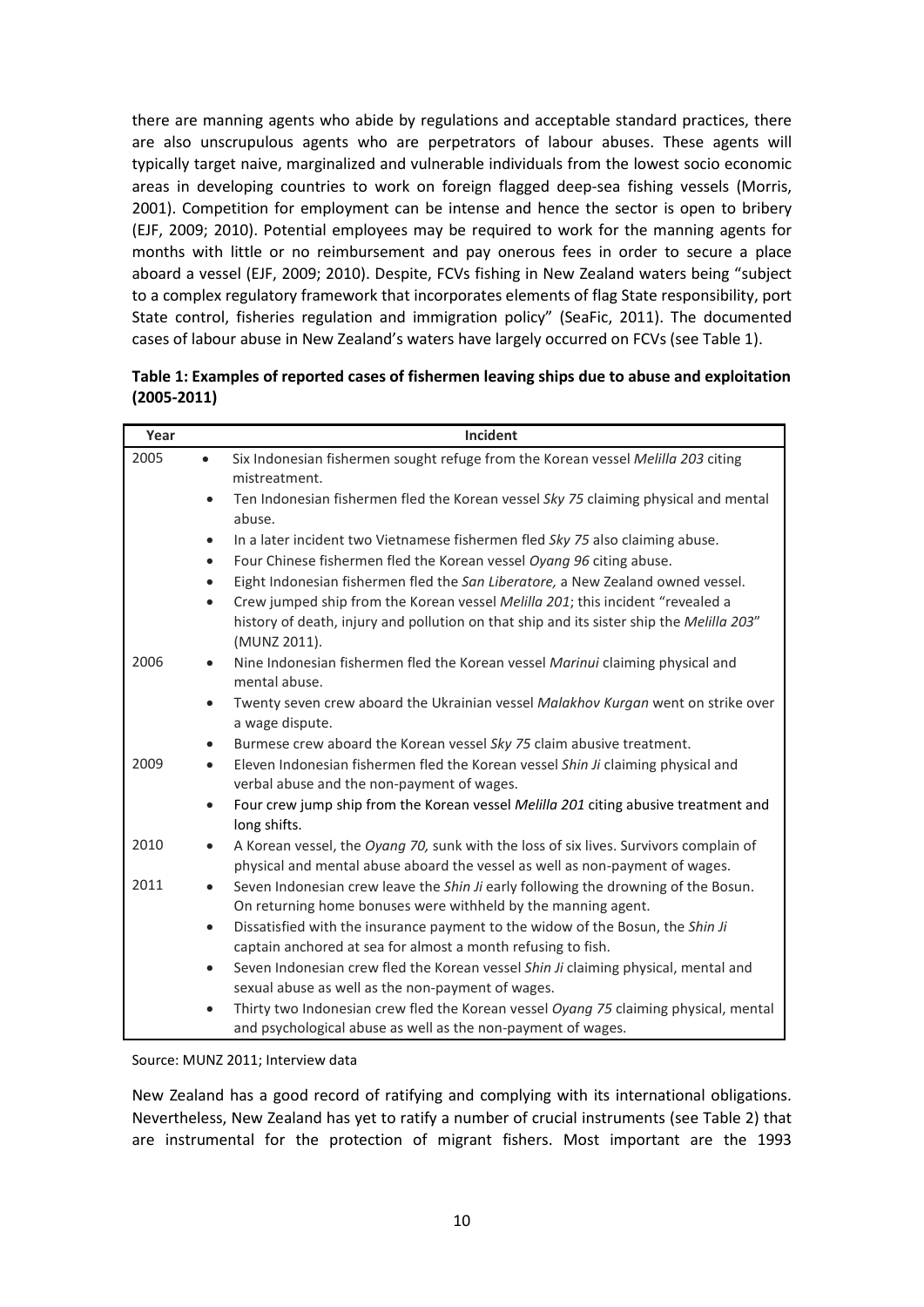## **Table 2: Key international maritime treaties and agreements – fisheries and shipping**

| <b>Treaty</b>                                                                                                             | Agency     | Adopted/entered<br>into force | <b>NZ Action</b>      | <b>Entered into</b><br>force in NZ |
|---------------------------------------------------------------------------------------------------------------------------|------------|-------------------------------|-----------------------|------------------------------------|
| International Convention for the Prevention of Pollution from Ships (MARPOL), 1973<br>as modified by the Protocol of 1978 |            | 1973<br>Entered into force:   |                       |                                    |
|                                                                                                                           |            | Annex I - 1983                | <b>Accession 1998</b> | 25/12/1998                         |
|                                                                                                                           | <b>IMO</b> | Annex II - 1987               | Accession 1998        | 25/12/1998                         |
|                                                                                                                           |            | Annex III - 1992              | Accession 1998        | 25/12/1998                         |
|                                                                                                                           |            | Annex IV - 2003               |                       |                                    |
|                                                                                                                           |            | Annex V - 1988                | <b>Accession 1998</b> | 25/12/1998                         |
|                                                                                                                           |            | <b>Annex VI - 2005</b>        | Considering accession |                                    |
| International Convention for the Safety of Life at Sea (SOLAS), 1974 as amended                                           |            | 1974                          |                       |                                    |
|                                                                                                                           | IMO.       | Entered into force 1980       | Accession 1990        | 23/05/1990                         |
|                                                                                                                           |            | Protocol of 1988              | Accession 2001        | 06/06/2001                         |
| International Convention on Standards of Training, Certification and Watchkeeping                                         | <b>IMO</b> | 1978                          |                       |                                    |
| for Seafarers (STCW) as amended                                                                                           |            | Entered into force 1984       | Accession 1986        | 30/10/1986                         |
| United Nations Convention on the Law of the Sea (UNCLOS)                                                                  | <b>UN</b>  | 1982                          | Signed 1982           | 19/07/1996                         |
|                                                                                                                           |            | Entered into force 1994       | Accession 1996        |                                    |
| Torremolinos International Convention for the Safety of Fishing Vessels, Protocol of                                      | <b>IMO</b> | 1993                          | Early stage of        |                                    |
| 1993 (Torremolinos Convention)                                                                                            |            | Not yet in force              | Considering accession |                                    |
| Agreement to Promote Compliance with International Conservation and                                                       | <b>FAO</b> | 1993                          | Acceptance 2005       | 14/07/2005                         |
| Management Measures by Fishing Vessels on the High Seas                                                                   |            | Entered into force 2003       |                       |                                    |
| International Convention on Standards of Training, Certification and Watchkeeping                                         | <b>IMO</b> | 1995                          | Considering accession |                                    |
| for Fishing Vessel personnel (STCW-F)                                                                                     |            | Not yet in force              |                       |                                    |
| Agreement for the Implementation of the Provisions of the United Nations                                                  |            | 1995                          | Signed 2001           |                                    |
| Convention on the Law of the Sea of 10 December 1982 relating to the Conservation                                         | UN         | Entered into force 2001       | Ratified 2001         | 18/04/2001                         |
| and Management of Straddling Fish Stocks and Highly Migratory Fish Stocks                                                 |            |                               |                       |                                    |
| FAO Code of Conduct for Responsible Fisheries                                                                             | <b>FAO</b> | 1995<br>Voluntary             | No action required    |                                    |
| <b>Maritime Labour Convention 2006</b>                                                                                    | <b>ILO</b> | 2006                          | Under assessment      |                                    |
|                                                                                                                           |            | Not yet in force              |                       |                                    |
| Convention Concerning Work in the Fishing Sector 2007                                                                     | <b>ILO</b> | 2007                          | Early stage of        |                                    |
|                                                                                                                           |            | Not yet in force              | considering accession |                                    |
| Agreement on Port State Measures to Prevent, Deter and Eliminate Illegal,<br>Unreported and Unregulated Fishing           | <b>FAO</b> | 2009<br>Not yet in force      | Signed 15/12/2009     |                                    |

**Source: Compiled from IMO, ILO, FAO, UN, and MFAT data (2010)**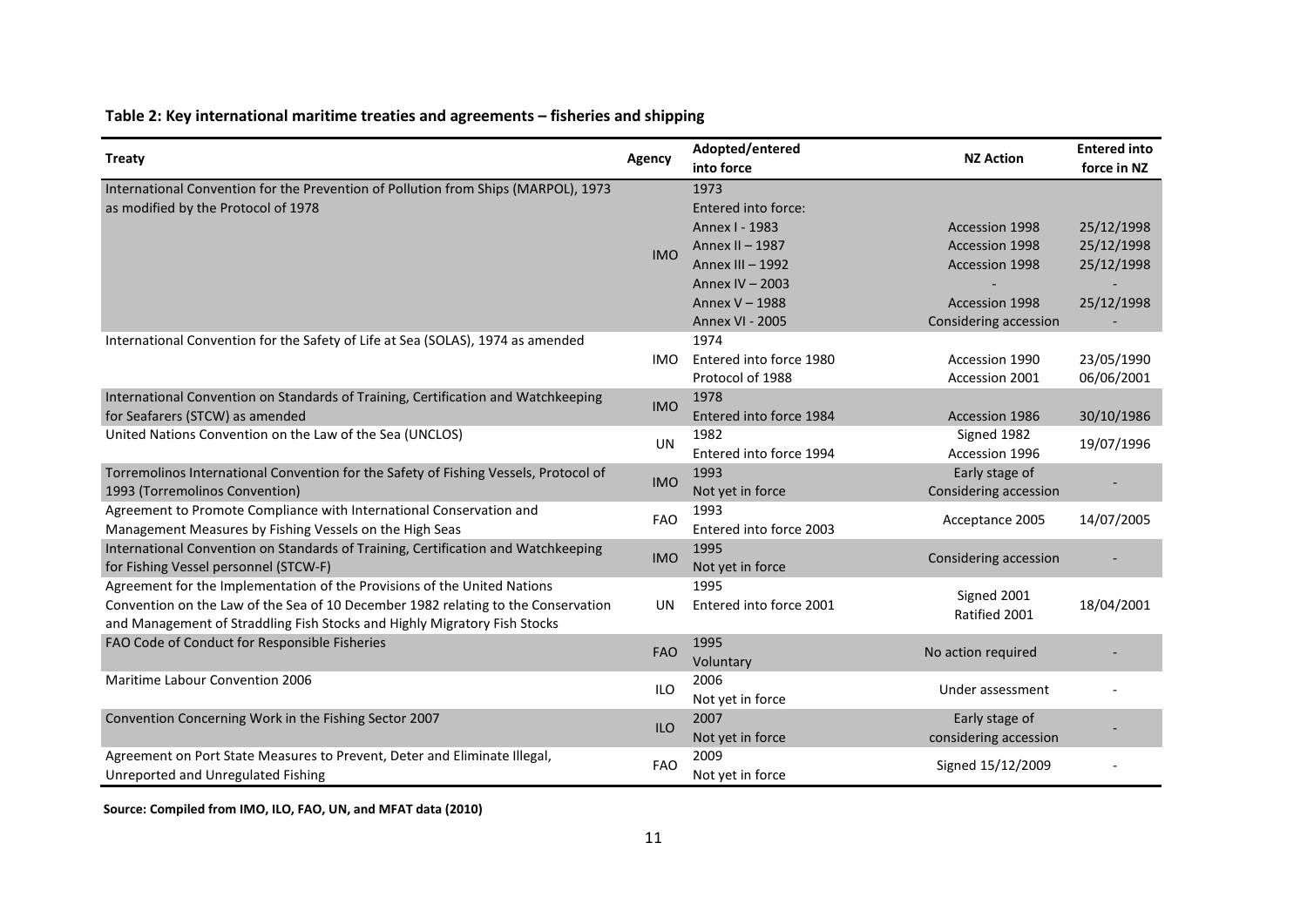Torremolinos Protocol, and the 2007 WIF Convention and its Recommendation. In addition, the 1990 International Convention on the Protection of the Rights of All Migrant Workers and Members of their Families has yet to be ratified.

In 2004, following an investigation the Department of Labour (DoL) "identified wider labour-related issues"<sup>[11](#page-11-0)</sup> aboard FCVs. This investigation, coupled with high levels of desertions (see Table 3), led to the development of a coherent and transparent Code of Practice (CoP) which set out benchmarks for industry behavior. The CoP was authored by DoL, the Seafood Industry Council (on behalf of individual companies), and the New Zealand Fishing Industry Guild. It sought to ensure "the highest level of compliance in relation to both immigration requirements and the applicable laws of New Zealand...Being a signatory and adhering to the Code became a mandatory part of requirements set by Government for the issue of immigration visas and permits to foreign fishing crew" (DoL *et al.*, 2006, 4). The Code provides clear guidelines for companies that engage FCVs to abide by, for example minimum expectations pertaining to employment agreements, minimum living and working conditions including pay, as well as an audit process. Under the CoP, the New Zealand company should monitor the employer's performance (operator of the vessel) as well as the performance of the manning agents.

| Year         | Annual number of<br>ship deserters | Currently lawfully<br>in NZ | Back at sea on<br>ship | (unlawfully in NZ)<br>Overstayer | Removed from NZ | Repatriated by<br>company | Undetermined<br>status | departed NZ<br>Voluntarily |
|--------------|------------------------------------|-----------------------------|------------------------|----------------------------------|-----------------|---------------------------|------------------------|----------------------------|
| 1994         | $\mathbf 1$                        |                             |                        |                                  | $\mathbf{1}$    |                           |                        |                            |
| 1995         | 3                                  | 1                           |                        |                                  | 1               |                           |                        | 1                          |
| 1996         | 1                                  |                             |                        |                                  | $\mathbf{1}$    |                           |                        |                            |
| 1997         | 14                                 |                             |                        |                                  | 14              |                           |                        |                            |
| 1998         | 26                                 | 3                           |                        | 6                                | 13              | 3                         |                        | 1                          |
| 1999         | 20                                 | 1                           |                        | 4                                | 9               | $\overline{c}$            | 1                      | 3                          |
| 2000         | 14                                 |                             |                        | $\overline{2}$                   | 10              | 1                         |                        | $\overline{1}$             |
| 2001         | 28                                 |                             |                        | 6                                | 15              | $\,$ 6 $\,$               |                        | $\mathbf{1}$               |
| 2002         | 15                                 | 1                           |                        | 5                                | 9               |                           |                        |                            |
| 2003         | 50                                 | $\overline{c}$              |                        | 11                               | 31              | $\boldsymbol{2}$          | 1                      | 3                          |
| 2004         | 157                                | 18                          |                        | $\overline{7}$                   | 104             | 12                        | 11                     | 5                          |
| 2005         | 99                                 | 23                          | 1                      | $\overline{7}$                   | 54              | 8                         | 3                      | 3                          |
| 2006         | 29                                 | 3                           |                        | 3                                | 11              | 11                        |                        | $\overline{1}$             |
| 2007         | 28                                 | $\mathbf{1}$                |                        | 12                               | 9               |                           | 6                      |                            |
| 2008         | 5                                  | $\overline{\mathbf{c}}$     |                        | 3                                |                 |                           |                        |                            |
| 2009*        | 15                                 |                             |                        |                                  |                 | 15                        |                        |                            |
| 2010*        |                                    |                             |                        |                                  |                 |                           |                        |                            |
| $2011*$      | 46                                 | 6                           |                        |                                  |                 | $\overline{7}$            |                        | 32                         |
| <b>Total</b> | 551                                | 61                          | 1                      | 66                               | 282             | 67                        | 22                     | 51                         |

**Table 3: Annual number of deserters jumping ship in New Zealand waters**

Source: 1994-2008 OIA data; 2009-2011 Authors calculations based on interview data

<span id="page-11-0"></span><sup>&</sup>lt;sup>11</sup> OIA Letter (December 2004)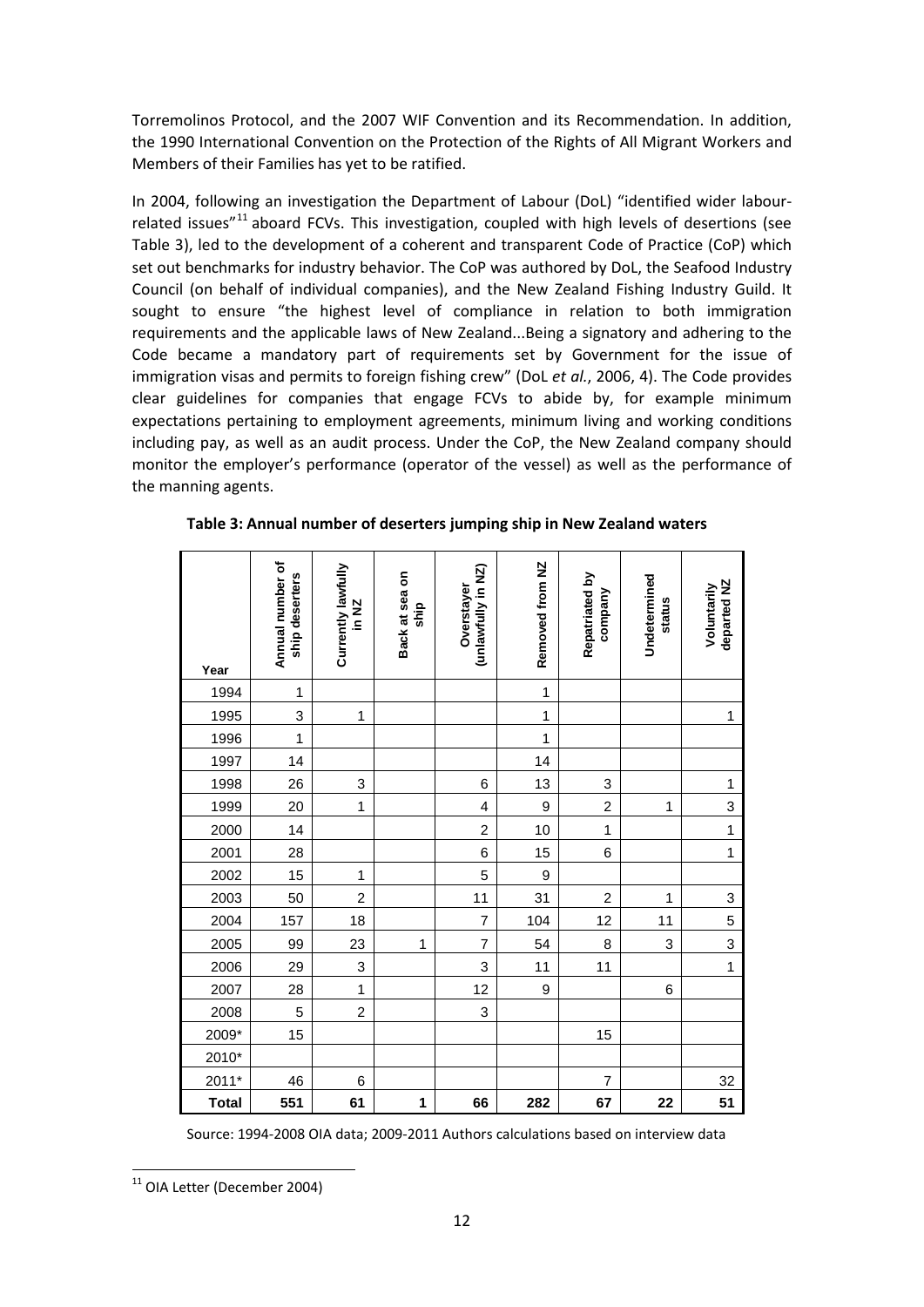Immigration policy requires that FCV crew hold a work visa. By association the Minimum Wage Act 1983 and the Wages Protection Act 1983 are applicable. As part of the implementation of the CoP, from November 2005, the New Zealand Government set out minimum wage entitlements for FCV crew. The regulations were further strengthened and from 1 January 2009; crew were entitled to be paid at least the minimum hourly wage plus an extra \$NZ2.00 per hour. In 2011, FCV crew pay increased to a total of \$NZ15 an hour. In no instance are employers permitted to pay less than 42 hours per week or pay less than the minimum hourly rate after deductions. Furthermore under the CoP, if the employer refuses to pay the minimum entitlement, then the New Zealand company can be required to pay. FCV operators vigorously opposed the minimum remuneration requirements on the basis of the additional  $cost^{12}$  $cost^{12}$  $cost^{12}$ , and in 2009 the industry asked the Minister of Immigration to weaken the protections afforded to migrant crew. The Minister declined to do this $^{13}$  $^{13}$  $^{13}$ .

#### **4.1 Labour and human rights abuses in New Zealand's EEZ**

Interviews undertaken with foreign crew and former observers reveal that serious physical, mental, sexual and contract abuse is commonplace with many crew forced to work in substandard and often inhumane conditions. Furthermore, foreign crews are not receiving their legal minimum wage entitlements as outlined under the CoP. The next sub-sections detail some of our findings.

#### **4.1.1 Substandard and inhumane working conditions**

Aboard the *Oyang 70*, the below deck accommodation had little or no heating and was often wet, with insufficient or no ventilation Cockroaches and bed bugs were common (Interviewees 1 and 6, 2011). These conditions are not uncommon abroad FCVs as workers on other vessels complained of similar conditions as well as being forced to use old blankets for a mattress (Interviewees 6 and 20, 2011). FCVs have been described as "A floating freezer...absolutely appalling conditions just like a slum...there are definitely human rights abuses out there, they are slave ships" (Interviewee 13, 2010) wherein workers "live like rats" (Interviewee 10, 2011). Workers were required to bathe in salt water and would often find that the water heater was switched off after their shift had ended (Interviewee 20, 2011). Drinking water for crew was a rusty colour and unboiled while the officers enjoyed boiled or bottled water (Interviewees 6, 13 and 20, 2011). A number of interviewees complained of food being inadequate in quality and quantity and after about 20 day into a 40 day voyage food supplies were rationed and the galley locked (Interviewees 20, 34, 38 and 40, 2011). Often crews were fed just fish and rice or indeed in the case of one entire crew they were fed rotten fish bait (Interviewees 4, 35, 38 and 39, 2011). This is in contrast to the officers who were served a variety of food throughout the voyage. The difference between the conditions that workers experienced on the *Oyang 70* and the rescue ship the *Amaltal Atlantis* is well encapsulated in the following comment by an Indonesian survivor "this boat was like some kind of a hotel. Whoa it was good – clean, beautiful, safe, sweet smelling…[the New Zealand crew] showed extreme compassion from the highest to the lowest – even the deckhands showed compassion to me, an Indonesian" (Interviewee 100, 2010).

Fatigue is a common cause of accidents aboard FCVs. "I saw that [Sxxxx] was sleepy in front of the fish cutting machinery and his hand was cut. I, myself, got cut by the wire when I worked on the deck when I was sleepy and I even fainted that time. Accidents like this happen

<span id="page-12-1"></span><span id="page-12-0"></span> $12$  OIA Letter (May 2008)<br> $13$  OIA Letter (October 2009)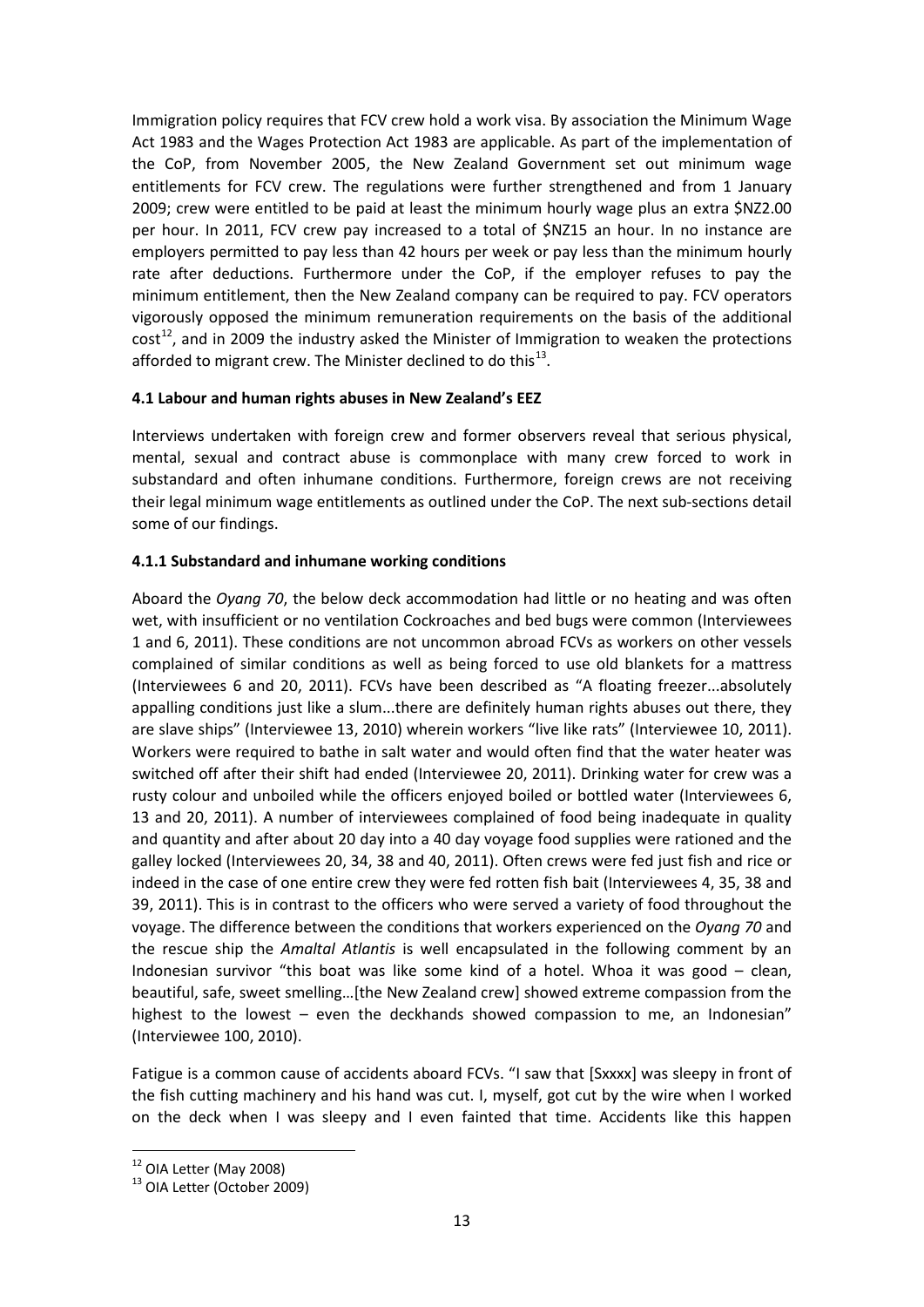frequently, especially, on the fish season" (Interviewee 84, 2011). Many crew said only one set of wet weather gear was issued for the term of their contract, one set of gloves per month and no safety goggles, earmuffs or safety harnesses (Interviewees 59, 65, 69, 70 and 72, 2011). Other incidents include fingers being crushed in conveyer belts, fingers crushed between frozen 12kg pans of fish, chest injuries from falls, being caught, tripped and somersaulted by a wire when pulling nets. In the majority of cases, the injured crews were only given band aids, expired medicine or refused treatment and the accidents were not recorded in the ships logs or reported to Maritime New Zealand (Interviewees 43, 52 and 62, 2011). Often injured crew were instructed by officers to remain in their quarters while the vessel was in port, so that New Zealanders would not see their injuries (Interviewees 35, 36, 39 and 40, 2011).

In addition to the substandard living and working conditions and vulnerability to accidents, crew were also victims of relentless verbal and physical abuse. Muslim workers are frequently referred to as dogs – a very derogatory and offensive term for Muslims – and monkeys (Interviewee 20, 34, 38 and 39, 2011). On one FCV, a New Zealander reported that "Korean Officers are vicious bastards…factory manager just rapped this 12kg stainless steel pan over his [Indonesian crew member] head, split the top of his head, blood pissing out everywhere…told the Master can't leave him cause he's bleeding all over the squid. He said 'oh no no he's Indonesian no touchy no touchy'. Took him to the bridge and third mate said 'Indonesian no stitchy no stitchy'. I ended up giving him over 26 stitches…bit of a mess" (Interviewee 6, 2011). On another vessel, a New Zealander "saw the factory manager and the second in charge kicking Indonesian workers on the ground with steel capped boots*…*also saw the Indonesian helmsman kicked in the genitals by an officer, because he turned the vessel the wrong way…bleeding and needed medical attention" (Interviewee 15, 2011). One Indonesian crew member was eating lunch, when without cause the Bosun placed a rice sack over his head from behind and proceeded to punch the back of his head until he had trouble breathing (Interviewee 62, 2011). On the same vessel crew members were frequently hit across the back of head for no obvious reason (Interviewees 42, 43, 44, 45, 46 and 47, 2011). Crew also reported unprovoked cruel punishments: made to stand on deck for hours, without food or water in extreme weather conditions (Interviewees 34, 36, 37 and 40, 2011). Crew felt the intention of these ruthless acts of random violence and punishments was to intimate and control them with fear.

On one vessel Indonesian crew members were required to give the captain a daily massage and continue to do so even after the captain had fallen asleep (Interviewees 34, 35 and 40, 2011). The Bosun on another vessel would frequently moon the Indonesian workers while they were eating lunch as well as pulling out his penis for crew to touch (Interviewees 58, 59, 60 and 61, 2011). One crew member in particular was frequently targeted by the same Bosun who would steal his clothes while he was in the shower and chase him around the ship naked (Interviewee 64, 2011). Another interviewee would wake to find an officer caressing his body while he slept (Interviewee 58, 2011) while yet another feared that he would be raped (Interviewee 53, 2011).

Interviewees were asked why abused crew did not complain to port State authorities. One New Zealand interviewee (Interviewee 6, 2011) encapsulates the response: "What happens at sea stays at sea. No one talks about it, that's always been the culture…we are governed by a secrets policy...you have to be so bloody cautious about who you talk to or what you talk about". Another New Zealand interviewee commented "in raising health and safety issues especially on Korean vessels...[you are] told [you] are on Korean soil and there's nothing we can do about it" (Interviewee 15, 2011). Moreover an official audit by DoL reported "if anyone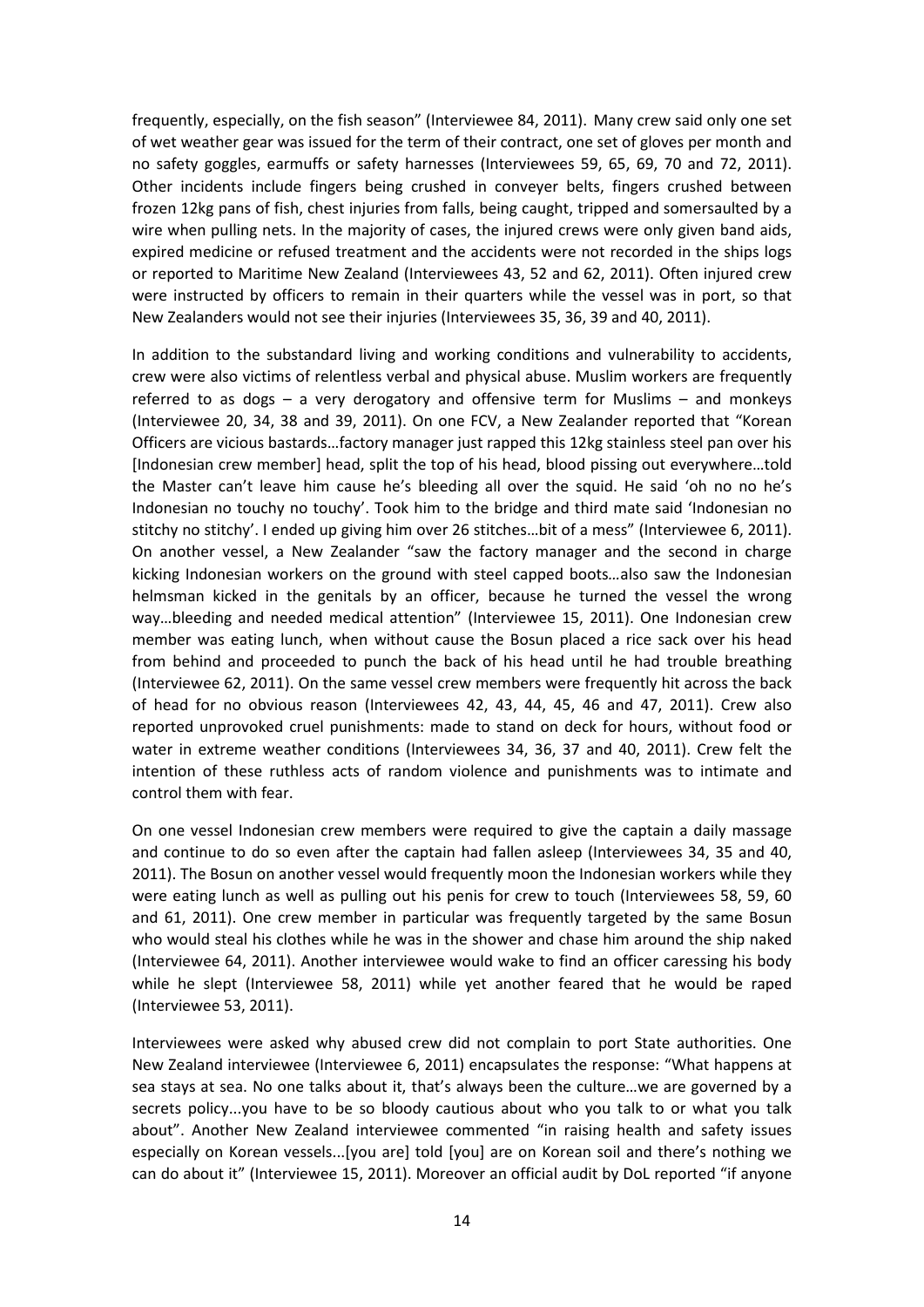stands against this abuse, it has been known for them to be taken to a private cabin and beaten" (DoL, 2004, 15).

#### **4.1.2 Minimum wage abuse**

In 2007, following the introduction of the CoP, DoL carried out random audits of three FCVs and found that the minimum wage requirements were not being met. The company paid crew 42 hours per week at the minimum hourly rate regardless of the total hours worked $^{14}$  $^{14}$  $^{14}$ . In addition, crew claimed to have signed two different employment contracts (one for the Indonesian manning agent and the other for the NZ charter company) and did not know what they were signing when they signed their timesheets. This caused DoL to raise with their Minister issues concerning minimum pay entitlements for crew<sup>[15](#page-14-1)</sup> and the non-transparent chain of recruiting and manning agents<sup>[16](#page-14-2)</sup>. Subsequently, the Ministers of Immigration, Labour, and Fisheries wrote to the CEO of the Seafood Industry Council to firmly reaffirm that "foreign fishers must be paid at least the minimum remuneration requirements for all hours worked. Deductions may only reduce the net pay to a level of at least the minimum wage for all hours worked" and "If employment premiums are paid by foreign fishing crew, employers will be held accountable and permission to use foreign crew will be withdrawn".

Nevertheless wage abuse still occurs. While under the CoP, crew are required to be given a copy of the employment contract in their own language, evidence suggests that in practice crew sign a 'signature page' which is then attached to a collective contract covering work on the vessel that complies with New Zealand regulations, but it is common for crew never to see this contract (Interviewees 20, 34, 37, 40, 43, 44 and 46, 2011). Furthermore, a comparison of the Indonesian manning agent contract with the New Zealand contract highlights sharp differences. Indonesian manning agent contracts we sighted reveal crew members are paid between \$US230 to \$US500 per month based on their position and level of experience. This is well below what they are entitled to under the New Zealand minimum wage. This was further supported by our analysis of manning agent salary calculation sheets and individual bank statements. In addition, under threat of financial penalty or some other sanction, crew had no choice but to sign their timesheets, even though the number of hours recorded were grossly understated (Interviewee 20, 35, 36, 48, 49, 50, 56, 57 and 58, 2011).

Indonesian crew are recruited by manning agents in Indonesia who work closely with manning agents in Korea. Either the vessel owner or their Korean based manning agent pay the Indonesian manning agents who in turn pay the individual crew, less deductions, exchange rate losses and transfer fees. According to interviewees, the Indonesian contract between the manning agent and the crew or employer is not seen by DoL (Interviewee 20 and 79, 2011)<sup>[17](#page-14-3)</sup>. The crew's family receives on average 50 percent of the monthly salary with the remaining balance withheld until the successful completion of the contract. Many times, however, the withheld balance is not paid in full. On one vessel, the family payments were held back for three months before being paid (Interviewees 34, 36 and 40, 2011). The practices of some

<span id="page-14-0"></span><sup>&</sup>lt;sup>14</sup> OIA Document (April 2008), "some of the companies and SeaFIC [Seafood Industry Council] read the policy to mean that as long as, after making allowable deductions they paid an amount equivalent to or greater than the minimum wage for a 42 hour week, they were compliant…the minimum remuneration requirements are met by the payment of an allocation to the home country |to Manning Agents], various payments made at port calls during the engagement and a wash up payment at the end of the

contract".<br><sup>15</sup> OIA Letter (May 2008)

<span id="page-14-3"></span><span id="page-14-2"></span><span id="page-14-1"></span><sup>&</sup>lt;sup>16</sup> OIA Letter (May 2008)<br><sup>17</sup> This has also been confirmed by a DoL OIA Audit (December 2009)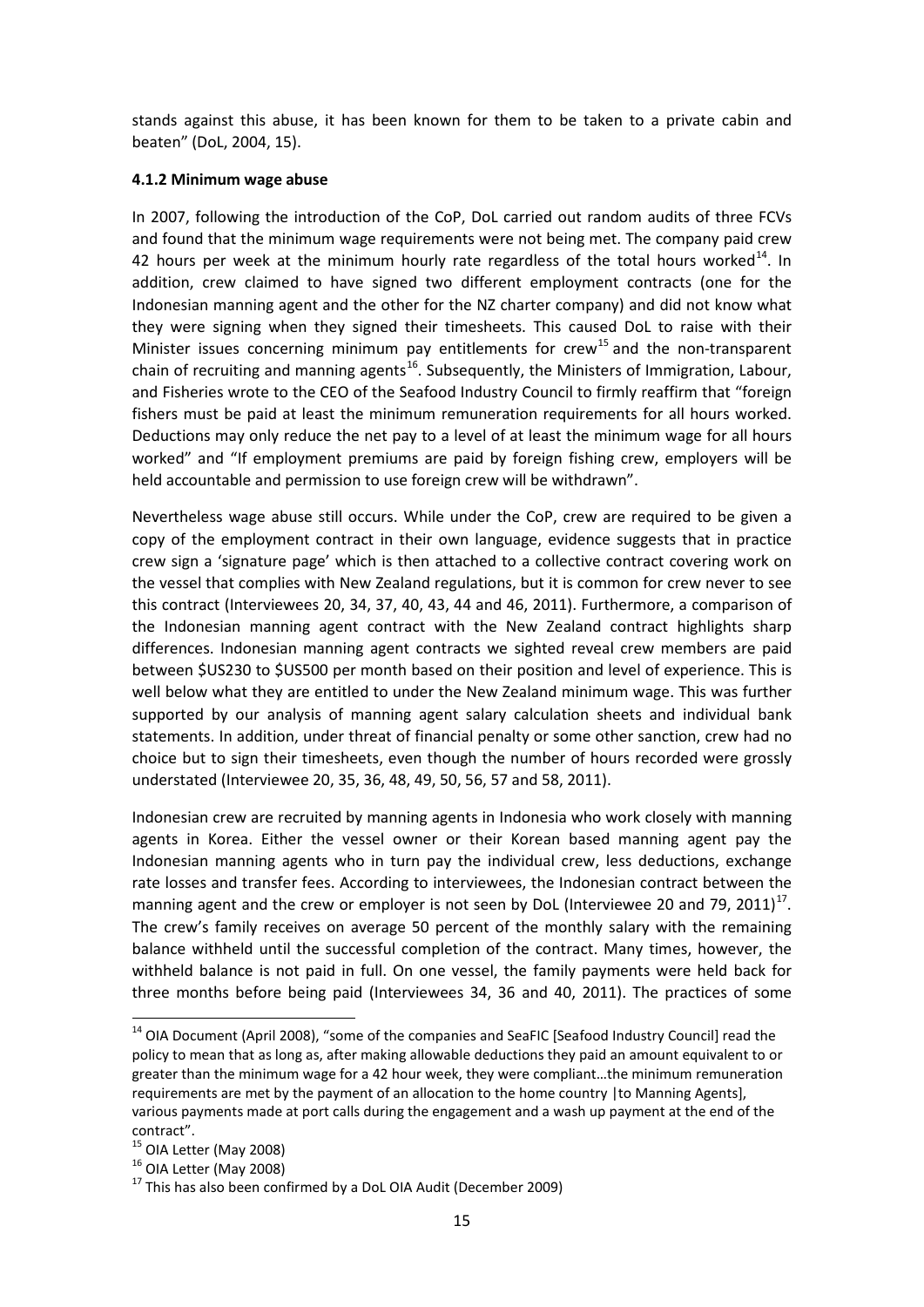manning agents, for example, forcing workers to pay extortionate fees in order to get the job "is expressly prohibited under ILO Conventions  $9^{18}$  $9^{18}$  $9^{18}$  and  $179^{19}$  $179^{19}$  $179^{19}$ , which requires the ship owner to pay the agent" fees (Morris, 2001, 44). Furthermore, the manipulation and deduction of payments to crew families can have "crippling financial consequences" and thus workers can be rendered powerless and subject to future exploitation (EJF 2010, 12).

In 2009 following the desertion of four crew from a Korean FCV, DoL launched an audit and an investigation of the issues raised by the deserters<sup>[20](#page-15-2)</sup>. The deserters complained of being abused by the officers, a lack of protective clothing, and being forced to work 24 hour shifts. DoL found that the record of hours worked by the crew appeared to be incorrect; employment agreements had not been given to crew at the commencement of their contract, and that "Cigarettes given to all crew, regardless of need, and deductions made from pay"<sup>[21](#page-15-3)</sup>. While DoL noted that it appeared the employer was paying the crew correctly, one of the crew covered by the audit was interviewed for this study in early 2011. He said his first six months family payment of \$US190 per month was retained by the Jakarta manning agent as their fee (Interviewee 20, 2011). He had been required to sign timesheets which showed a dollar amount for overtime but not the hours worked. Afterwards when he compared his timesheet to the agreement he signed with the Jakarta manning agent there was a significant difference in the number of hours worked (Interviewee 20, 2011). On average during a 35 day trip he claimed to work between 10 and 20 hours each day. During one voyage, he had been required to work a 53 hour shift, followed by a 3 hour break, and then another 20 hour shift (Interviewee 20, 2011). He could not recall ever having a day off, being paid overtime rates on public holidays or receiving holiday pay, and when in port was required to work a 12 hour shift.

Based on interviews undertaken along with documents obtained from crew, our analysis reveals that foreign crew on Korean flagged vessels receive between \$NZ6,700 to \$11,600 per annum after deductions for airfare, visas, and food (see Table 4). This is in sharp contrast to the guidelines outlined under the CoP.

#### **Table 4: Employment conditions aboard FCVs**

- Employment is through Manning Agents who require money and collateral to secure the job (e.g. education certificates, land certificates, house titles and additional money i.e. \$US250)
- Salary \$US250-\$500 per month paid to Manning Agent, as per the Indonesian contract, (50% paid to family with 50% less fees paid to crew at end of 2 year contract)
- On average work crew work 16 hours a day (112 hours per week); shifts can be up to 53 hours in length
- No days off during 2 year contract
- Forced to engage in extensive dumping and high-grading practices
- Lack of transparency with timesheets, wage calculations and employment costs. Crew are required to sign false timesheets
- Bonus \$NZ250-\$350 per month paid in cash at end of contract at the airport
- Fined \$US2,000-\$10,000 for abandoning contract, even if seeking refuge from abuse.

Source: Interview data

<span id="page-15-1"></span><span id="page-15-0"></span><sup>&</sup>lt;sup>18</sup> Placing of Seamen Convention, 1920<br><sup>19</sup> Recruitment and Placement of Seafarers Convention, 1996<br><sup>20</sup> DoL OIA Audit (December 2009)<br><sup>21</sup> DoL OIA Letter (December 2009)

<span id="page-15-2"></span>

<span id="page-15-3"></span>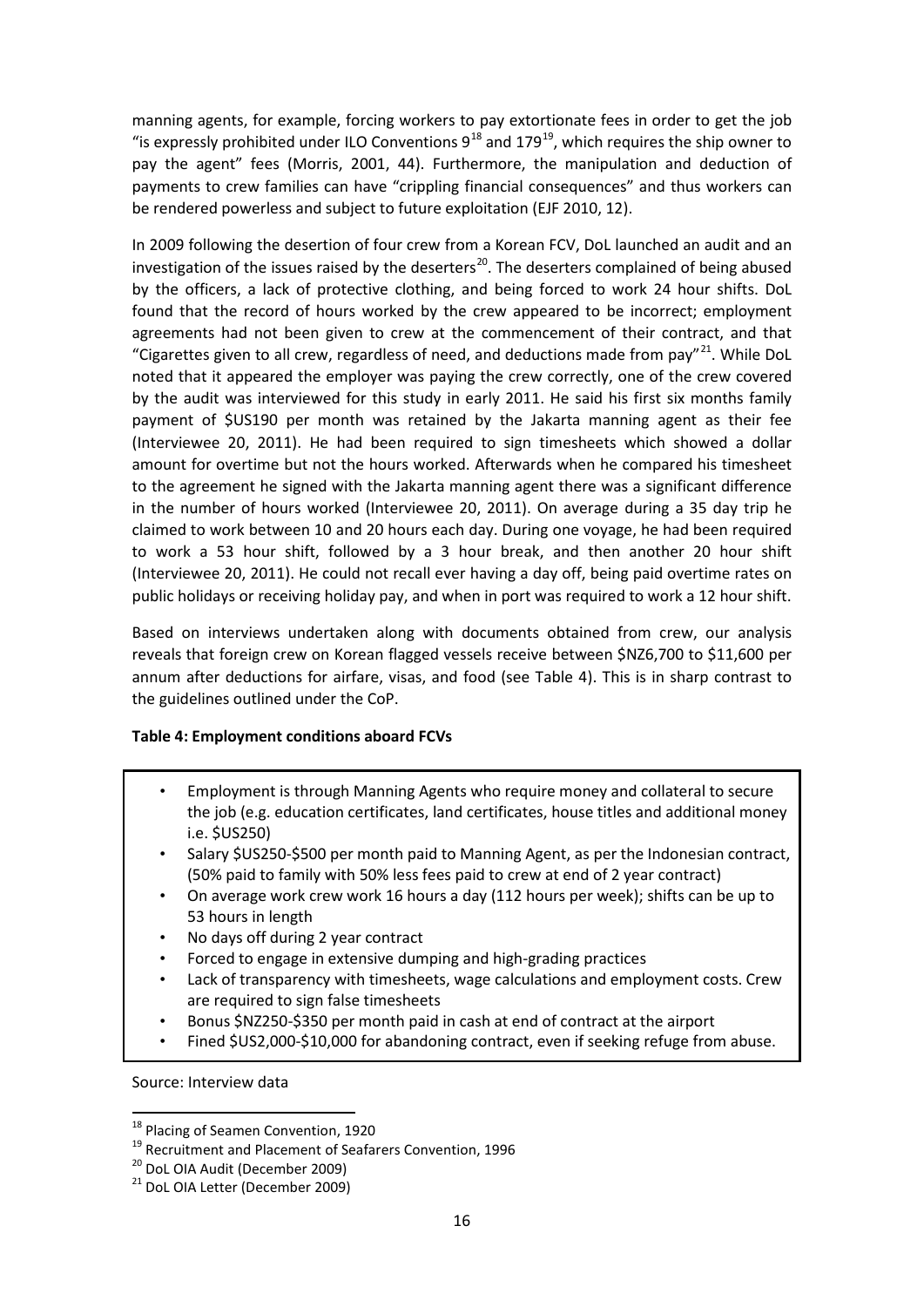#### **5.0 Discussion and Conclusion**

Using the GVC and GPN frameworks, this research has sought to address which multilateral and national institutions have oversight of labour conditions aboard foreign charter vessels fishing in New Zealand waters. The GPN analysis places "emphasis on the social and institutional embeddedness of production, and power relations between actors, which vary as sourcing is spread across multiple developing countries" (Barrientos *et al.* 2010, 4). Working conditions for workers along a production network vary depending on their position within the value chain. Our findings revealed that fishing crew, at the very beginning node of the fisheries production network are subject to precarious labour conditions and employed at the least possible cost. They are considered as mere factors of production – just another commodity - in order for other actors along the network to enhance their returns. Although there are institutional governance structures in place, we question the effectiveness of these institutions in protecting the rights of the foreign crew aboard foreign charter vessels.

GPN researchers view the State as taking an active role in networked firm activities and acknowledge that in doing so States must "accept their spatially limited power over other actors in a globalizing economy" (Hess 2008, 454). Institutions have the potential to shape the configuration of GPNs in particular locations, however within the fisheries value chain there is an institutional void, or spatially limited power - within New Zealand pertaining to labour standards on board FCVs. The industry and DoL developed clear guidelines for those employing FCVs, yet they are not legally binding (Devlin, 2009) and appear to be woefully ineffective. Interviews undertaken with foreign crew working aboard FCVs reveal serious abuse, work periods of up to 20 hours per day with extreme shifts of 53 hours, workers not receiving their minimum wage entitlement, inhumane and cruel living conditions including food rationing, and obscured but real Indonesian employment contracts which existence is denied by New Zealand institutions. Indeed, labour practices at the very beginning of the fisheries production network appear to go entirely unmonitored.

At the multilateral institutional level, the FAO, IMO, and the ILO have urged maritime States to ratify and implement much needed maritime conventions and agreements. The entry into force of the 1990 International Convention on the Protection of the Rights of All Migrant Workers and Members of their Families, the 1993 Torremolinos Protocol, and the WIF Convention along with its Recommendation, would provide a comprehensive framework, crucial for a more effective system of ocean governance. Port State control is widely considered as one of the most effective tools to enforce governance, especially foreign crew's working and living conditions. A fully transparent governance system would greatly enhance port State control so that operators who deliberately operate sub-standard vessels and avoid their responsibilities are held to account. New Zealand should urgently heed the advice of the United Nations Office of Legal Affairs, Division for Ocean Affairs and the Law of the Sea, insofar as, "the matters dealt with by the proposed [WIF] Convention could possibly qualify as matters that can be regulated by the coastal State in accordance with Article 62(4) of UNCLOS, since the list contained in that provision was not exhaustive" (ILO, 2007b, 32).

When FCVs first arrived in New Zealand, there was a persuasive business case for their operation, as New Zealand fishing companies did not have the operational capabilities or the capital to invest in deep-water-factory-freezer vessels. UNCLOS provides the international legislative framework by which these vessels are permitted to operate, and requires that the "national interests" of the coastal State be taken into account when considering the on-going operation of these vessels. Dawson and Hunt (2011) argue that New Zealand now has the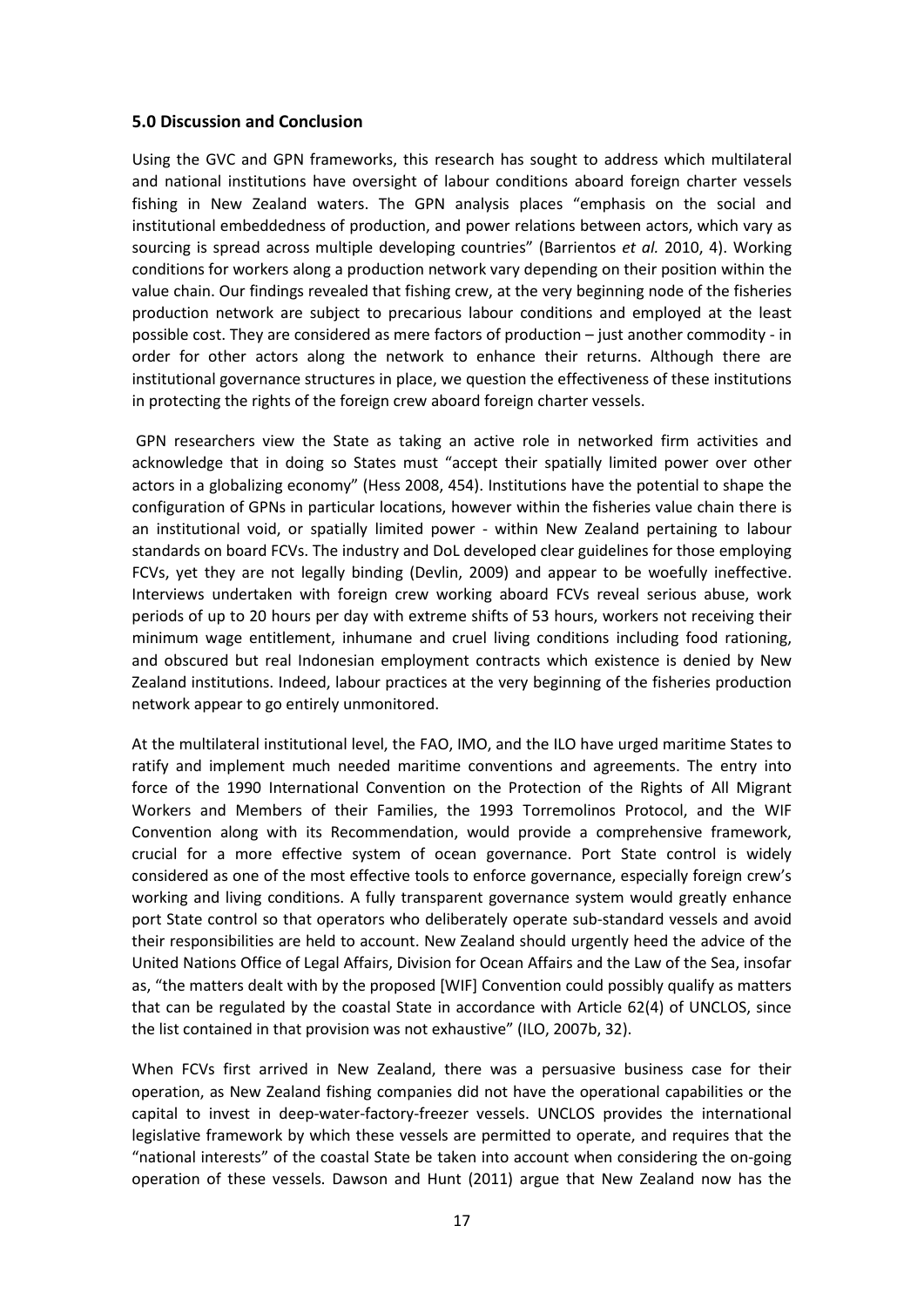technical expertise, experience, and economic capacity to harvest its total allowable catch and consequently a sunset clause should be enacted to phase out the use of all foreign crewed charter vessels. It appears the continued utilisation of FCVs is a matter of convenience and a mechanism for operators to enjoy a competitive advantage over New Zealand flagged vessels due to significantly lower labour costs.

New Zealand has attempted, through the CoP to regulate the operation of FCVs vessels, however the evidence is undeniable - the CoP has failed to prevent the abuses described in this article. The quality of the present governance system is the limiting factor. As the CoP is not an Act of Parliament it is not legally binding (Devlin, 2009; Dawson and Hunt, 2011). Not one New Zealand institution with oversight for the fisheries industry  $-$  e.g. Maritime NZ, DoL, Immigration New Zealand or the New Zealand Police – effectively enforced the CoP on behalf of the *Shin Ji* and *Oyang 75* crews. The 39 crew from these two vessels remained in New Zealand for a number of weeks seeking the entitlements they were supposed to enjoy under the CoP. In the end all but six crew returned home largely empty handed. The treatment that the crew received is in violation of the CoP which clearly states that in "accepting the responsibility to monitor working and living conditions on board vessels, the New Zealand Company will ensure that facilities and provisions for Fishers are to an acceptable standard" (DoL *et al.*, 2006, 10). Under the CoP, if an Employer is not meeting its obligations as outlined in the CoP, then the employee can "require the New Zealand person or organisation to pay them" (DoL *et al.*, 2006, 12). Unfortunately for the seven *Shin Ji* crew, when confronted with wage demands, the New Zealand agent Tu'Ere Fishing, placed itself in voluntary administration leaving little recourse for the crew.

Like all research, our research has its limitations. The research focused on the "dark" side of the industry and did not specifically examine the other end of the spectrum, the quality operators, although quality operators and their crew contributed to this research. Their contributions were invaluable in shedding light on the industry. We found that despite signing up to a raft of conventions, treaties, and the CoP, coupled with DoL's own investigators providing extensive reports about the abuse, at the time of writing the abuse is widespread and continues unabated. The legislative framework within which these vessels operate needs to be urgently re-examined in order to provide the protections that migrant crew so rightly deserve. Only through complete transparency along the entire fisheries value chain coupled with improvements to accountability can the insidious practices identified by this research, be stamped out. Ultimately, these vulnerable at risk migrant workers depend on first world States like New Zealand to effectively implement and monitor international conventions and treaties to protect their fundamental rights. It appears the burden of implementing, monitoring, and enforcement of industry standards falls to a large degree on port State control. In the words of the ITF (2006, 36) "It is time to raise the profile of the human element of these global industries".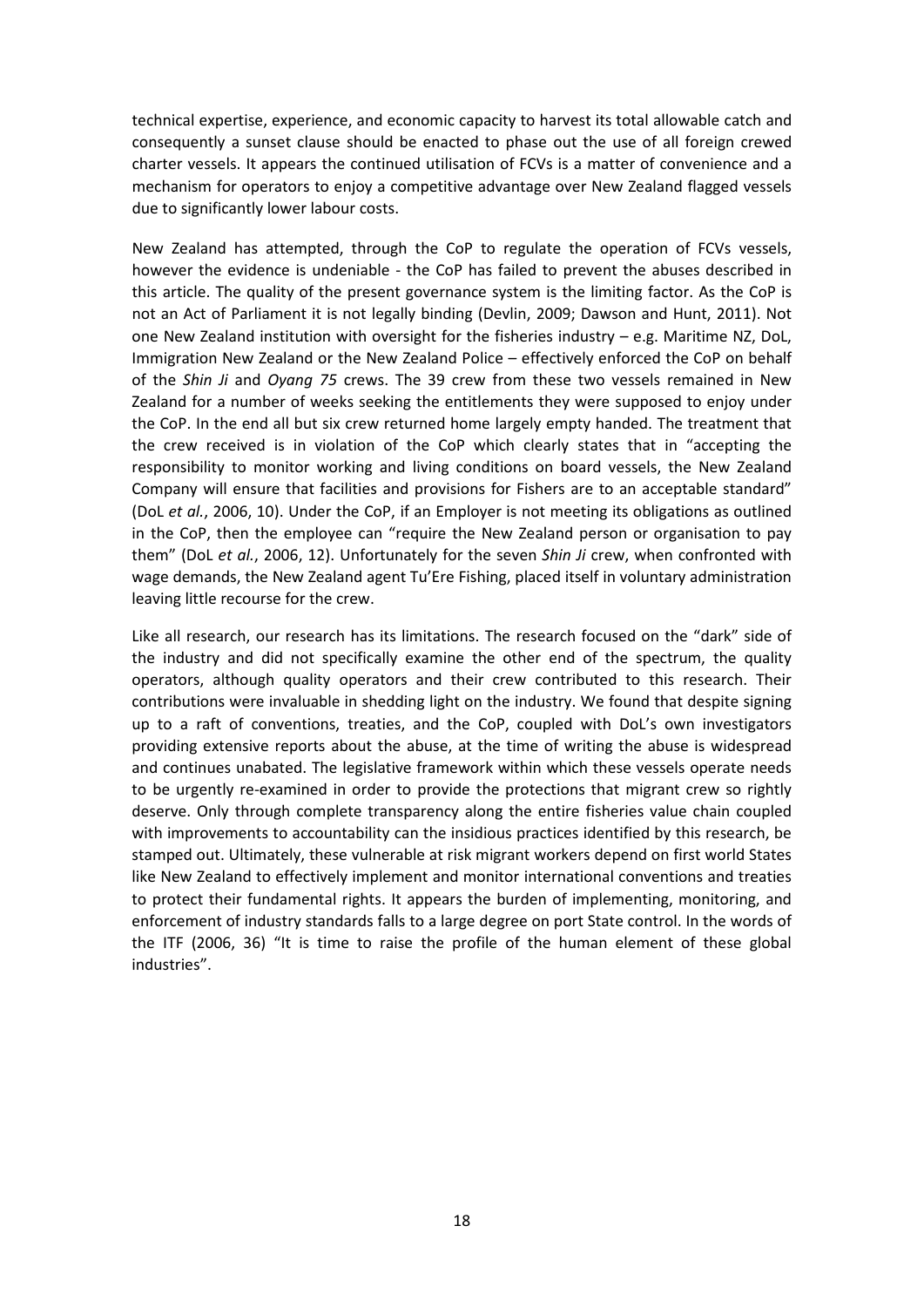#### **References**

Anderson, D. (2002). "The Effect of Port State Control on Substandard Shipping", *Maritime Studies*, No. 125, July/Aug, pp. 20-25.

Athukorala, P. (2006), "International labour migration in East Asia: trends, patterns and policy issues", *Asia Pacific Economic Literature*, Vol. 20, No. 1, pp. 18-39.

Bair, J. (2005), "Global capitalism and commodity chains: looking back, going forward", *Competition and Change*, Vol. 9, No. 2, pp. 153-180.

Bair, J. (2008), "Analysing economic organization: embedded networks and global chains compared", *Economy and Society*, Vol. 33, No. 3, pp 339-364.

Barrientos, S., Gereffi, G. and Rossi, A. (2010), "Economic and social upgrading in global production networks: developing a framework for analysis", Capturing the Gains Working Paper 2010/3.

Bloor, M. and Sampson, H. (2009), "Regulatory enforcement of labour standards in an outsourcing globalized industry: the case of the shipping industry", *Work, Employment & Society,* Vol. 23, No. 4, pp. 711-726.

Coe, N., Dicken, P. and Hess, M. (2008) "Global production networks: realizing the potential", *Journal of Economic Geography*, Vol. 8, pp. 271-295.

Cumbers, A., Nativel, C. and Routledge, P. (2008) "Labour agency and union positionalities in global production networks", *Journal of Economic Geography*, Vol. 8, pp. 369-387.

Cunliffe, D. (2006), New rules for foreign charter fishing crews, [www.beehive.govt.nz/node/27337](http://www.beehive.govt.nz/node/27337) (accessed 20 October 2010).

Dawson, P. and Hunt, R. (2011), The Legal Regime Governing the Operation of Foreign Charter Fishing Vessels in New Zealand, www.dawsonlaw.co.nz/news/item/15/ (accessed 23 August 2011).

Devlin, J. (2009), "Modern day slavery: employment conditions for foreign fishing crews in New Zealand waters", *Australian and New Zealand Maritime Law Journal*, Vol. 23, No. 1, pp. 82-98.

Department of Labour (2004), Employment Conditions in the Fishing Industry – Final Report on Foreign Crew on New Zealand Fishing Vessels, (2 December 2004 paper for Minister of Labour): New Zealand Department of Labour.

Department of Labour, Seafood Industry Council, NZ Fishing Industry Guild Inc. (2006), *Code of Practice on Foreign Fishing Crew,* Wellington, New Zealand.

Dicken, P. (2007), *Global Shift*: *Mapping the Changing Contours of the World Economy*, The Guildford Press, New York.

EJF (2009), *Lowering the flag – ending the use of Flags of Convenience by pirate fishing vessels,* Environmental Justice Foundation, London.

EJF (2010), *All at sea – the abuse of human rights aboard illegal fishing vessel,* Environmental Justice Foundation, London.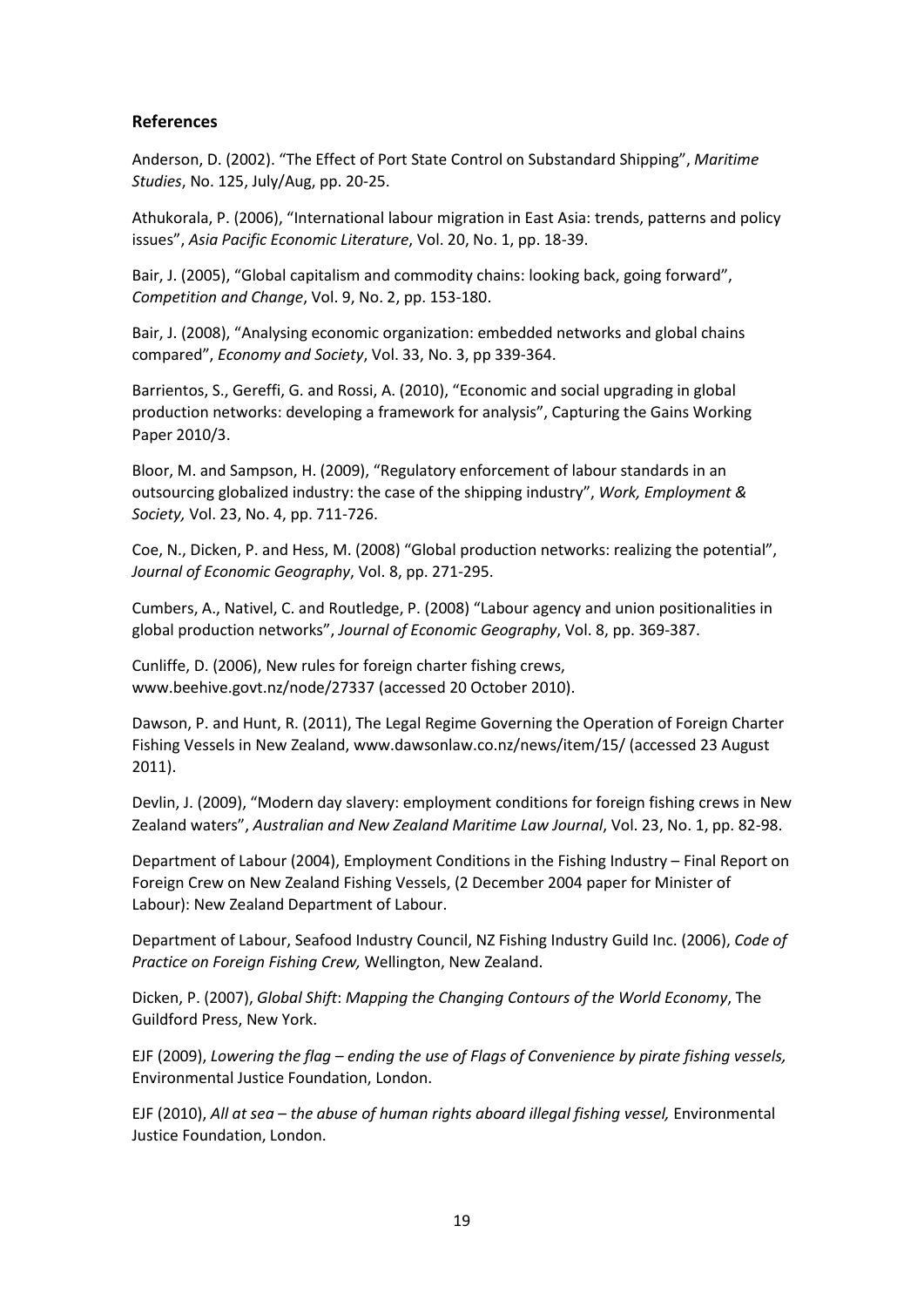FAO (2010), International conventions and guidelines on Safety at Sea, [www.fao.org/docrep/003/x9656e/X9656E01.htm](http://www.fao.org/docrep/003/x9656e/X9656E01.htm) (accessed 4 January 2011).

Gereffi, G. (1994), "The organisation of buyer-driven global commodity chains", in Gereffi, G. and Korzeniewicz, M. (Eds), *Commodity Chains and Global Capitalism*, Praeger, Westport, CT, pp. 95-122.

Gereffi, G. and Korzeniewicz, M. (Eds) (1994), *Commodity Chains and Global Capitalism*, Praeger, Westport, CT.

Hare, J. (1997). Port State Control: Strong Medicine to Cure a Sick Industry. Georgia Journal of International and Comparative Law – Special Admiralty Issue. Vol. 26, Issue 3.

Henderson, J., Dicken, P., Hess, M., Coe, N., Yeung, H. W-C. (2002) "Global production networks and the analysis of economic development", *Review of International Political Economy*, Vol. 9, pp. 436-464.

Hess, M. and Yeung, H. W-C. (2006) "Whither global production networks, standards and embeddedness in the mobile telecommunication industry", *Environment and Planning A*, Vol. 38, pp. 1205-1227.

Hess, M. (2008) "Governance, value chains and networks: an afterword", *Economy and Society*, Vol. 37, No. 3, pp. 452-459.

International Labour Organization (ILO) (2004), Conditions of work in the fishing sector - A comprehensive standard (a Convention supplemented by a Recommendation) on work in the fishing sector, Report V (1), International Labour Conference,  $92^{nd}$  Session 2004, Geneva.

International Labour Organization (ILO) (2007a), Decent Working Conditions, Safety, and Social Protection – Work in Fishing Convention No.188 Recommendation No. 199, International Labour Office, Geneva.

International Labour Organization (ILO) (2007b), Provisional Record Ninety-sixth Session, Report No. Fourth item on the agenda: Work in the fishing sector, 12 June 2007, Geneva.

International Labour Organization (ILO) (2010), Preparatory Tripartite MLC, 2006, Committee. Report No PTMLC/2010, Background Paper 20-22 September 2010, Geneva.

International Maritime Organisation (IMO) (2010a), Introduction to IMO, [www.imo.org/About/Pages/Default.aspx \(accessed 15](http://www.imo.org/About/Pages/Default.aspx%20(accessed%2015) December 2010).

International Maritime Organization (IMO) (2010b), The Torremolinos International Convention for the Safety of Fishing Vessels, [www.imo.org/About/Conventions/ListOfConventions/Pages/The-Torremolinos-International-](http://www.imo.org/About/Conventions/ListOfConventions/Pages/The-Torremolinos-International-Convention-for-the-Safety-of-Fishing-Vessels.aspx)[Convention-for-the-Safety-of-Fishing-Vessels.aspx](http://www.imo.org/About/Conventions/ListOfConventions/Pages/The-Torremolinos-International-Convention-for-the-Safety-of-Fishing-Vessels.aspx) (accessed 22 December 2010).

International Maritime Organization (IMO) (2011), Port State Control, <http://www.imo.org/OurWork/Safety/Implementation/Pages/PortStateControl.aspx> (accessed 30th April 2011).

International Transport Workers' Federation (ITF) (2006), *Out of sight, out of mind: seafarers, fishers and human rights*, International Transport Workers' Federation, London.

Levy, D. (2008), "Political contestation in global production networks" *Academy of Management Review*, Vol. 33, No. 4, pp. 943-963.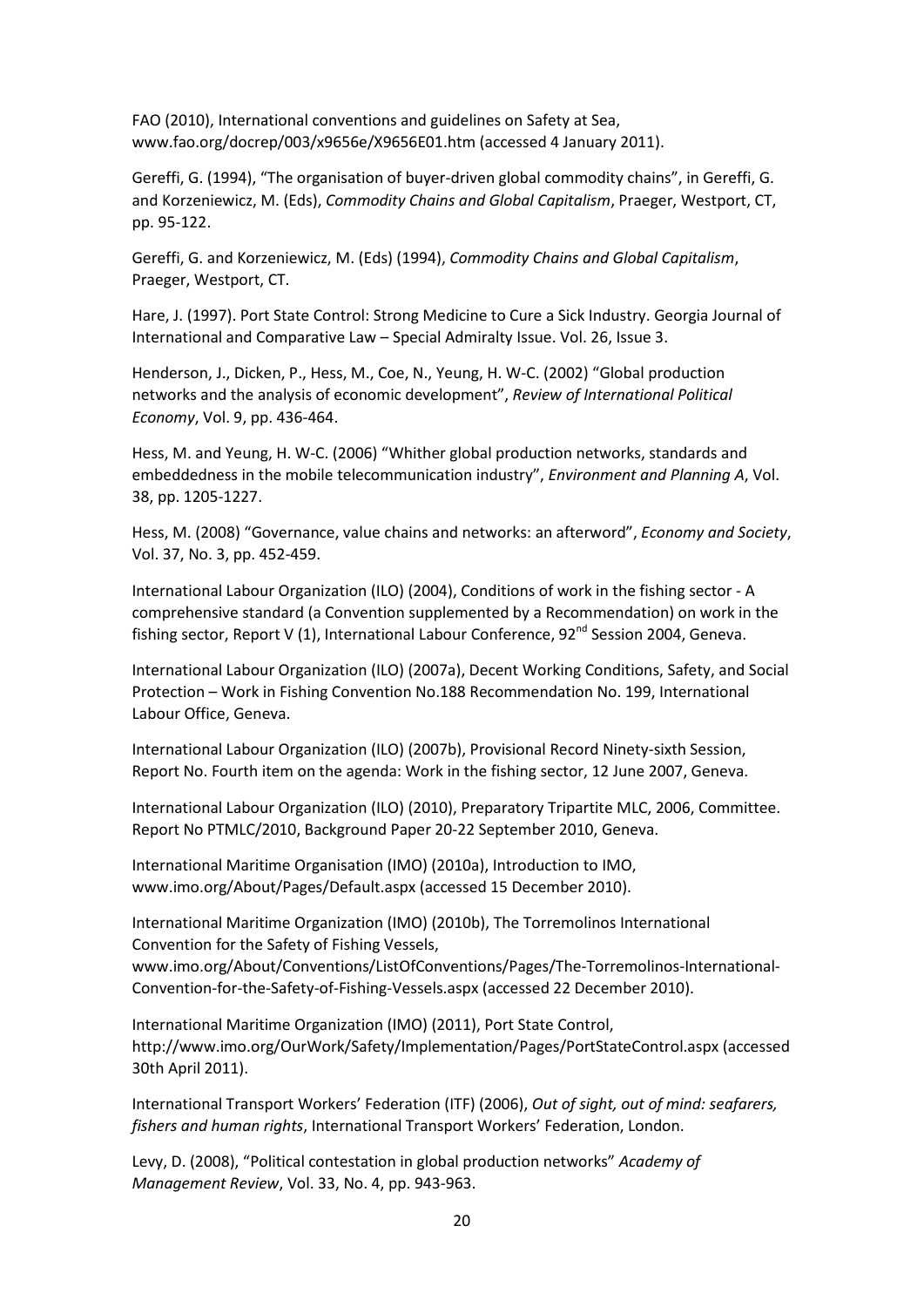Ministry of Foreign Affairs & Trade (MFAT) (2010), Treaties and International Law – International Treaties List as at July 2010: Maritime (including Fisheries and Shipping), [www.mfat.govt.nz/Treaties-and-International-Law/03-Treaty-making-process/International-](http://www.mfat.govt.nz/Treaties-and-International-Law/03-Treaty-making-process/International-Treaties-List/01-Maritime.php)[Treaties-List/01-Maritime.php](http://www.mfat.govt.nz/Treaties-and-International-Law/03-Treaty-making-process/International-Treaties-List/01-Maritime.php) (accessed 17 December 2010).

Maritime Union of New Zealand (MUNZ) (2009), "Inquiry into fishing industry needed", [www.munz.org.nz/tag/overseas-crew](http://www.munz.org.nz/tag/overseas-crew) (accessed 29 October 2010).

Maritime Union of New Zealand (MUNZ) (2011), [www.munz.org.nz/tag/flag-of-convenience](http://www.munz.org.nz/tag/flag-of-convenience) (accessed 15 July 2011).

Morris, P. (2001). Inquiry into Ship Safety: Ships, Slaves and Competition. International Commission on Shipping (ICONS), Charleston, NSW.

Morris, P. (2002). Globalisation affects today's seafarers. XXI AOS World Congress Rio de Janeiro Brazil 29 Sept - 5 Oct 2002.

Morris, P. (2005). Final Report: Review of responses to Ships, Slaves and Competition.  $27<sup>th</sup>$  July 2005. International Commission on Shipping (ICONS), Charleston, NSW.

New Zealand Companies Office (2010). Companies Office, Registered document, Removed Shareholder, [www.business.govt.nz/companies](http://www.business.govt.nz/companies) (accessed 15 December 2010).

New Zealand Companies Office (2011). Companies Office, Registered document, Particulars of Shareholding 30 June 2011[, www.business.govt.nz/companies](http://www.business.govt.nz/companies) (accessed 15 August 2011).

Rees, E. (2005). *In What Sense a Fisheries Problem? Negotiating sustainable growth in New Zealand fisheries.* The University of Auckland, Auckland.

Sampson, H. and Bloor, M. (2007), "When Jack gets out the box: the problems of regulating a global industry", *Sociology*, Vol. 41, No. 3, pp. 551-569.

Seafood Industry Council (Seafic), 2011), Code of Practice for Foreign Fishing Crew: Regulatory framework[, http://www.seafoodindustry.co.nz/n1554,312.html,](http://www.seafoodindustry.co.nz/n1554,312.html) (Accessed 1 August 2011).

Smith, A., Rainnie, A., Dunford, M., Hardy, J., Hudson, R., and Sadler, D. (2002) "Networks of value, commodities, and regions: reworking divisions of labour in macro-regional economies", *Progress in Human Geography*, Vol. 26, pp. 41-63.

Tokyo MOU (2009), Annual Report on Port State Control in the Asia-Pacific Region, The Tokyo MOU Secretariat, Tokyo.

Wickramasekera, P. (2002), *Asian labour migration: issues and challenges in an era of globalisation*, International Migration Papers 57, International Labour Office, Geneva.

Wickramasekera, P. (2004), *Rights of migrant workers in Asia: any light at the end of the tunnel?* International Migration Papers 75, International Labour Office, Geneva.